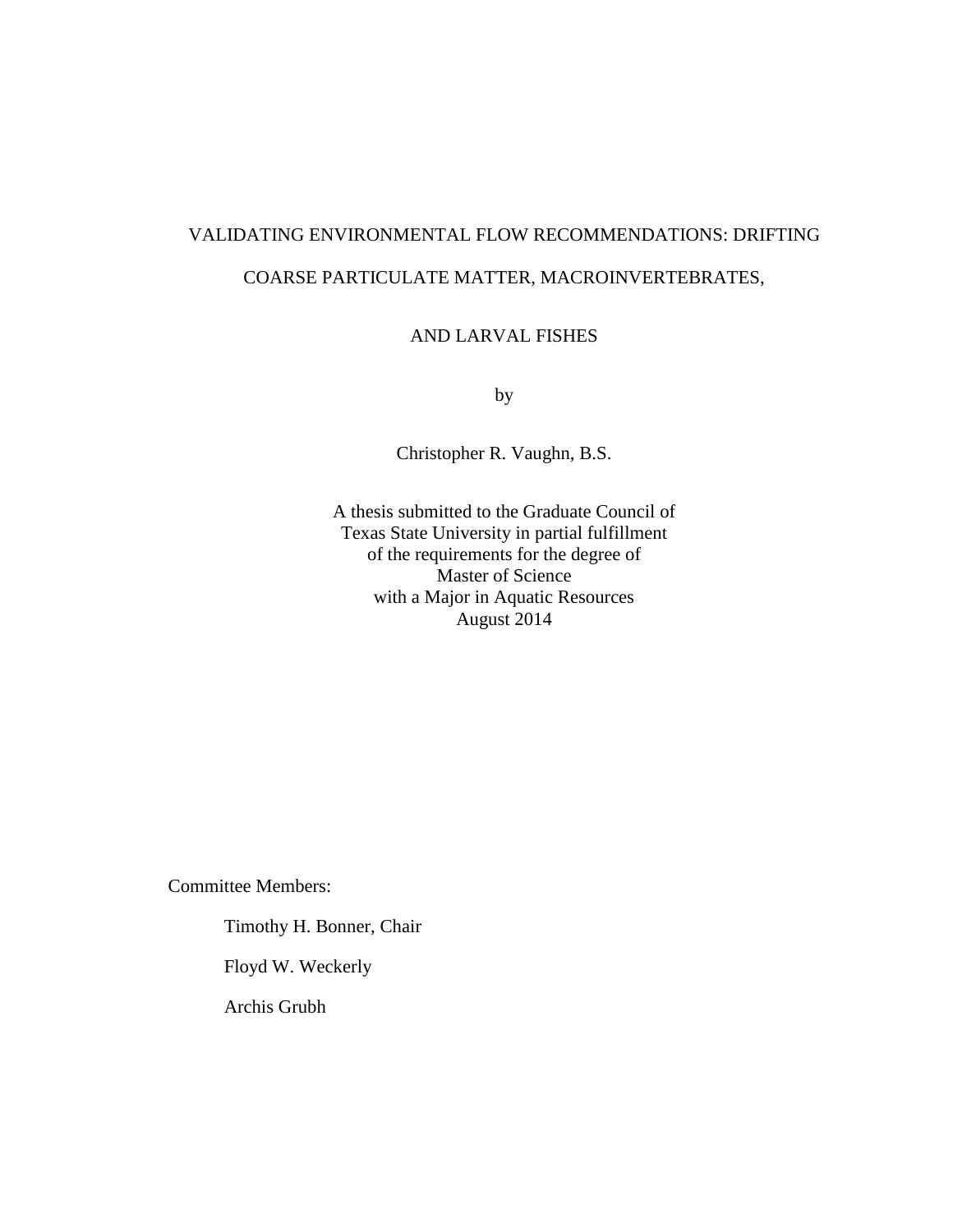# **COPYRIGHT**

by

Christopher R. Vaughn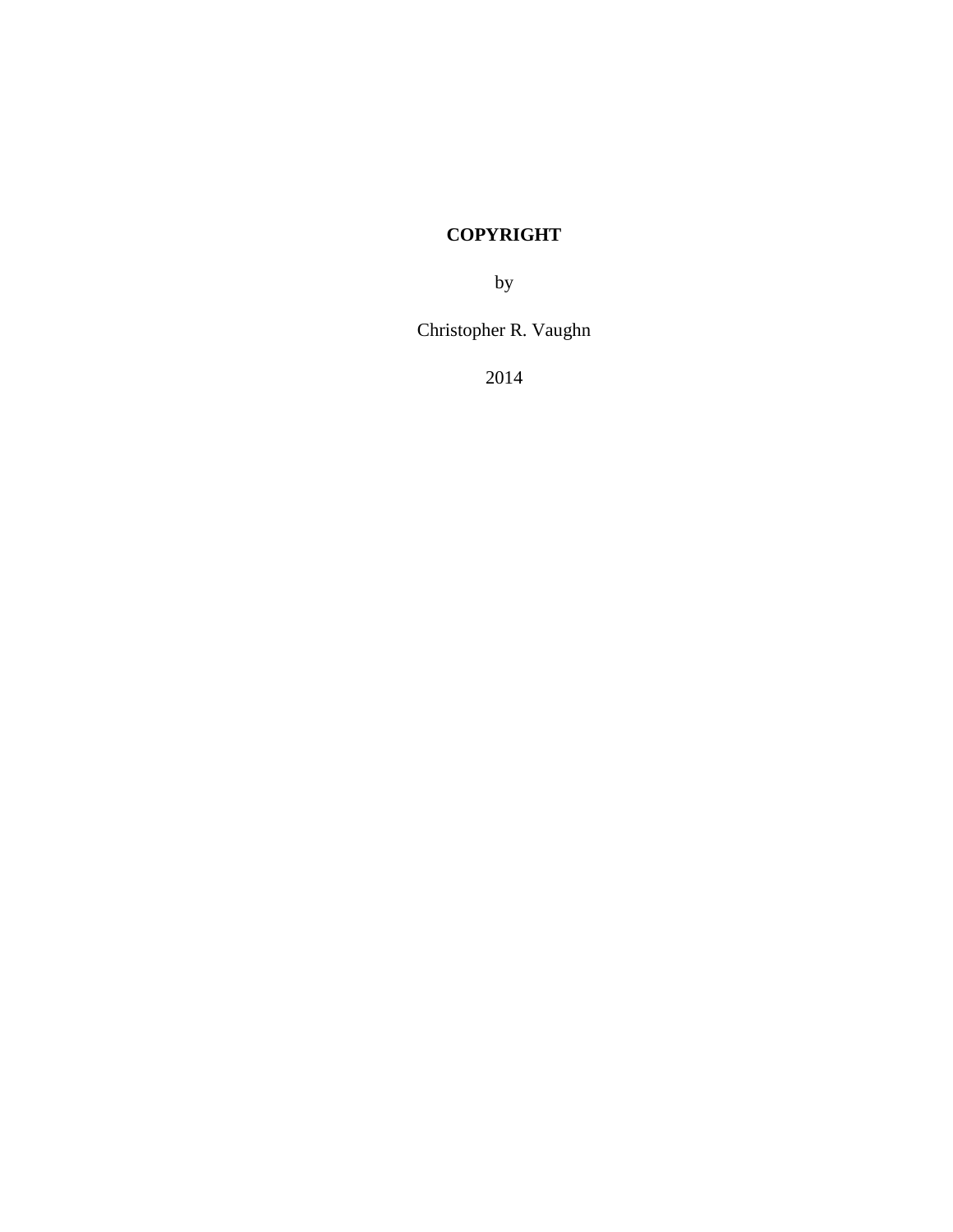## **FAIR USE AND AUTHOR'S PERMISSION STATEMENT**

## **Fair Use**

This work is protected by the Copyright Laws of the United States (Public Law 94-553, section 107). Consistent with fair use as defined in the Copyright Laws, brief quotations from this material are allowed with proper acknowledgment. Use of this material for financial gain without the author's express written permission is not allowed.

#### **Duplication Permission**

As the copyright holder of this work I, Christopher R. Vaughn, authorize duplication of this work, in whole or in part, for educational or scholarly purposes only.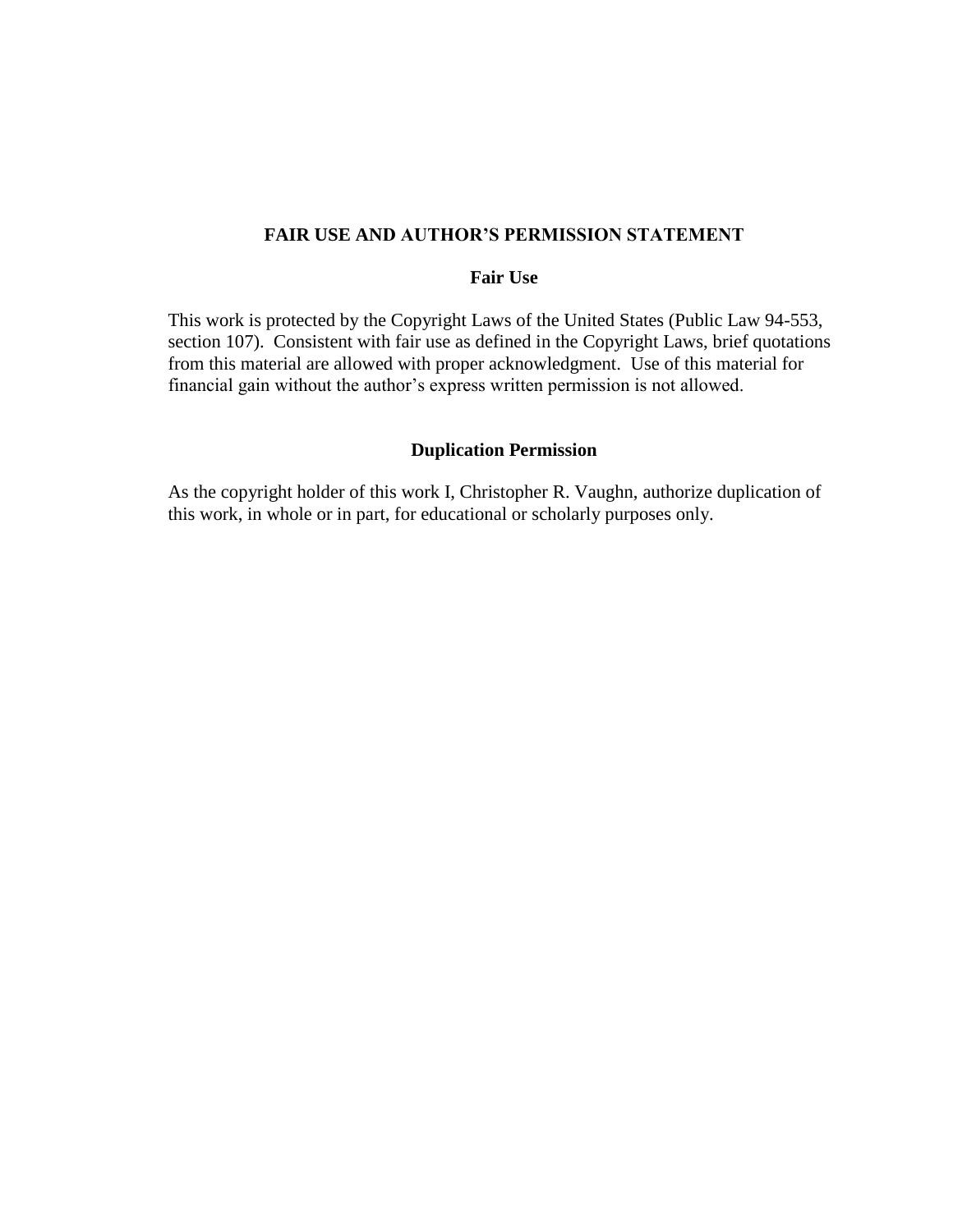#### **ACKNOWLEDGEMENTS**

I would first like to thank my major advisor Dr. Timothy H. Bonner, who has taught me so much over these past few years. His deep knowledge extends far past the fish world and I have learned some truly amazing things from him. He is a wonderful teacher, mentor, and friend and his passion for his work is very inspiring. I would also like to thank the members of my committee Dr. Floyd Weckerly and Dr. Archis Grubh for their guidance and contribution to this thesis and my success as a graduate student.

Next, I would like to thank the entire Bonner lab, past and present: Stephen Curtis, Kenny Behen, Ginny Dautreuil, David Ruppel, Cody Craig, Harlan Nichols, and Myranda Clark. This lab has proven to be one of the best tools I could have had at Texas State and everyone's commitment to the success of one another is truly remarkable. My time here has been one of the best times of my life and I am proud to call this lab home. I would especially like to thank David Ruppel and Cody Craig for being such great friends during this whole process. You are both cherished friends and colleagues who I will never forget. Our time here together was truly special, and without you it would have been incomplete. I would also like to especially thank Stephen Curtis and Kenny Behen who were two of my mentors coming into Texas State. If it were not for you two, I may not be where I am today. Thank you both for your guidance and for the many laughs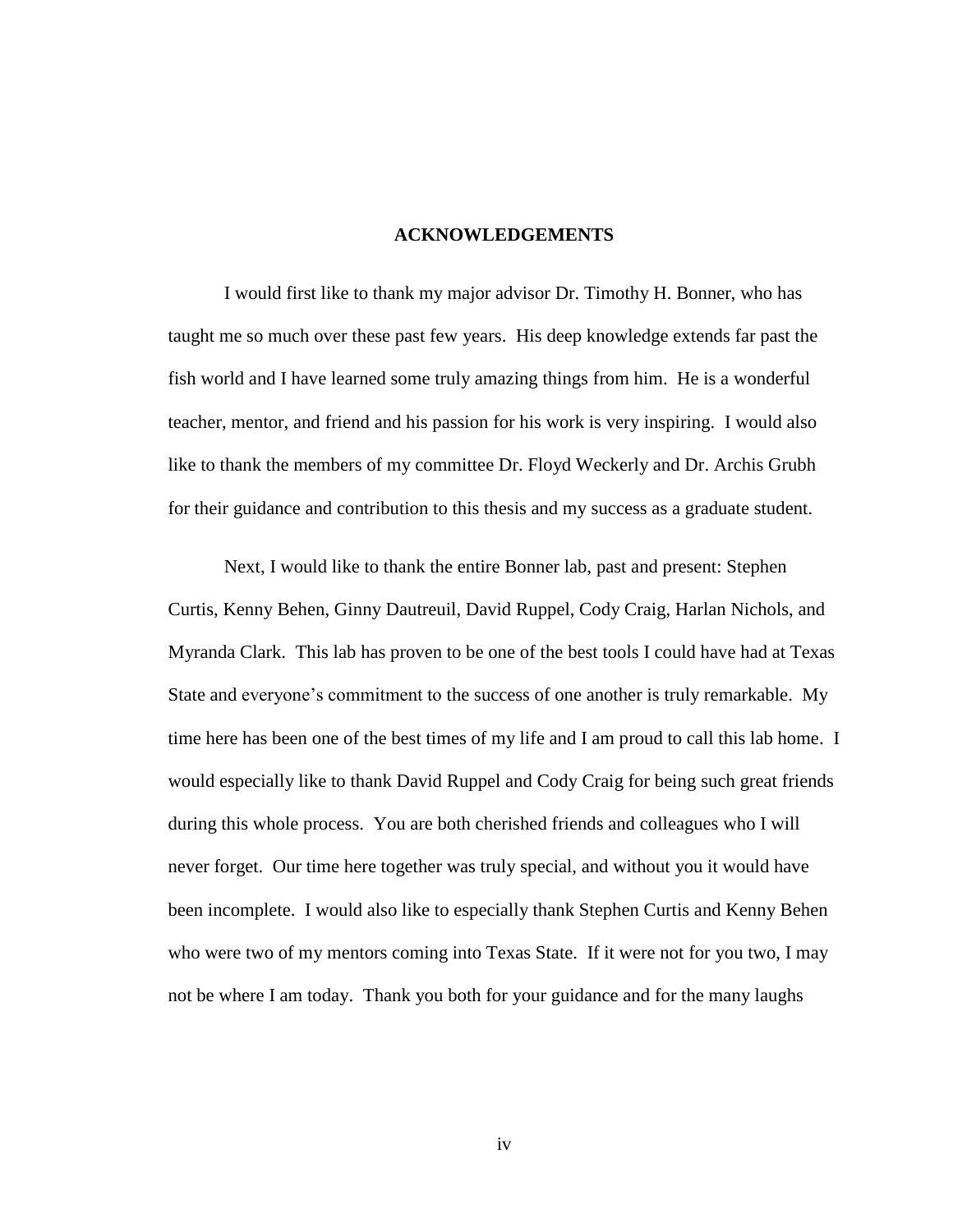along the way.

Special thanks to all of my lab and field workers especially Corey Coleman, Jube Guajardo, Ashley Seagroves, and Megan Elder. Thank you for sticking with me through this project even though the field work was rigorous and the lab work was tedious at times. Thanks to Gordon Linam and Sarah Robertson for all of your hard work and encouragement on this project. Additionally, I would like to thank the Reitz family for allowing us to access their property for field work.

I would like to thank my family for all of your love and support over the years. Thank you to my mom and dad, Lisa and Kevin Vaughn for all of your help and guidance and for always pushing me further. Thank you for seeing my true potential even at times when it was difficult for me to see. You two have provided such an amazing framework for me to grow, and for this I am infinitely grateful. Thanks to my mother-in-law, Laura Frazier and Mike and Jo Beth Vanecek for inadvertently getting me started on the road to becoming a fisheries biologist and for all of your love and support along the way.

Finally, I wish to thank my beautiful and amazing wife, Hollie. Her love, support, and everlasting dedication have been astounding and she has helped me immensely in this grand journey. Without her hard work and sacrifice, this whole experience would not have been possible. This thesis is dedicated to her.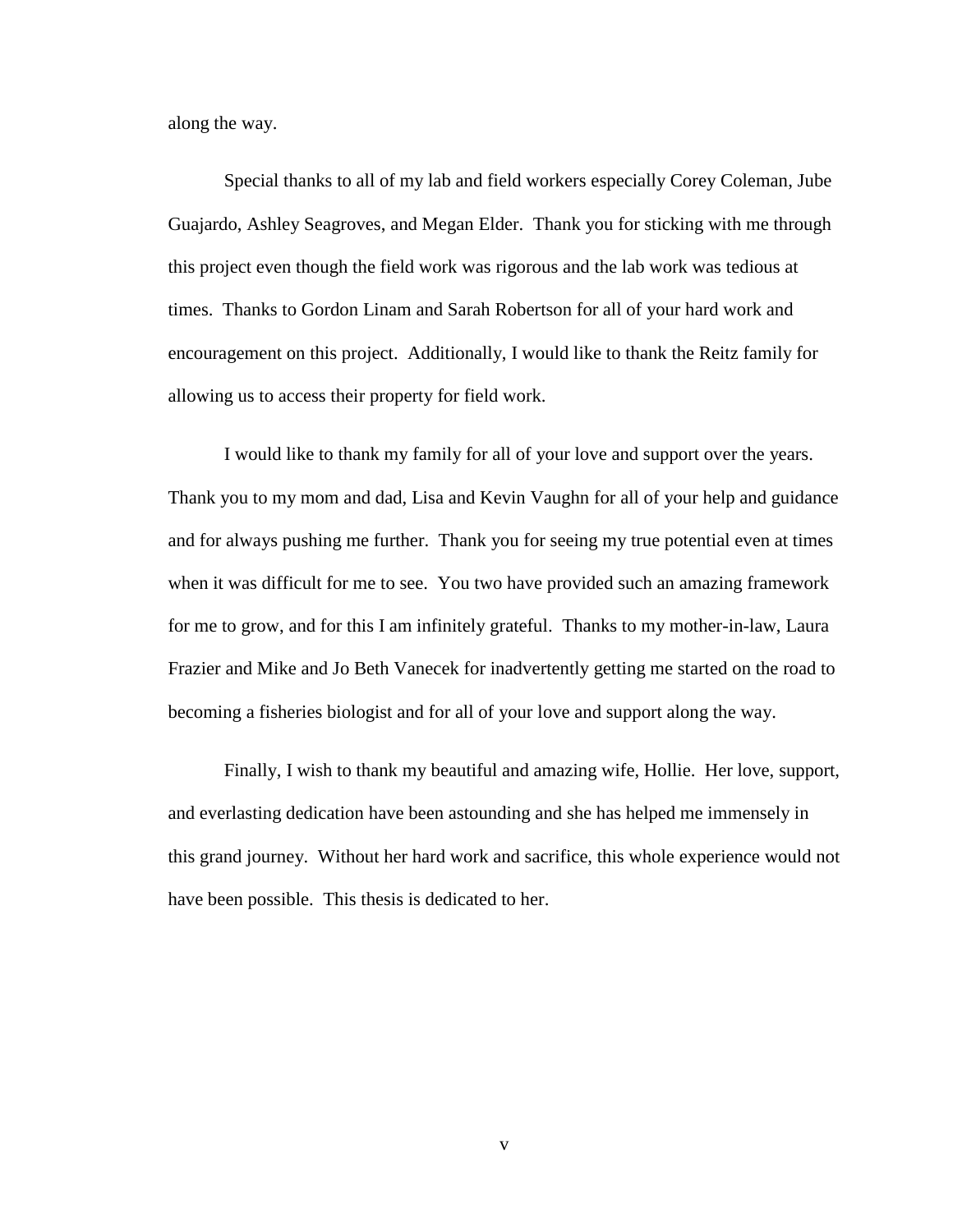# **TABLE OF CONTENTS**

|                | Page |
|----------------|------|
|                |      |
|                |      |
|                |      |
|                |      |
| <b>CUADTED</b> |      |

# **CHAPTER**

| I. VALIDATING ENVIRONMENTAL FLOW RECOMMENDATIONS: |  |
|---------------------------------------------------|--|
| DRIFTING COARSE PARTICULATE MATTER,               |  |
|                                                   |  |
|                                                   |  |
|                                                   |  |
|                                                   |  |
|                                                   |  |
|                                                   |  |
|                                                   |  |
|                                                   |  |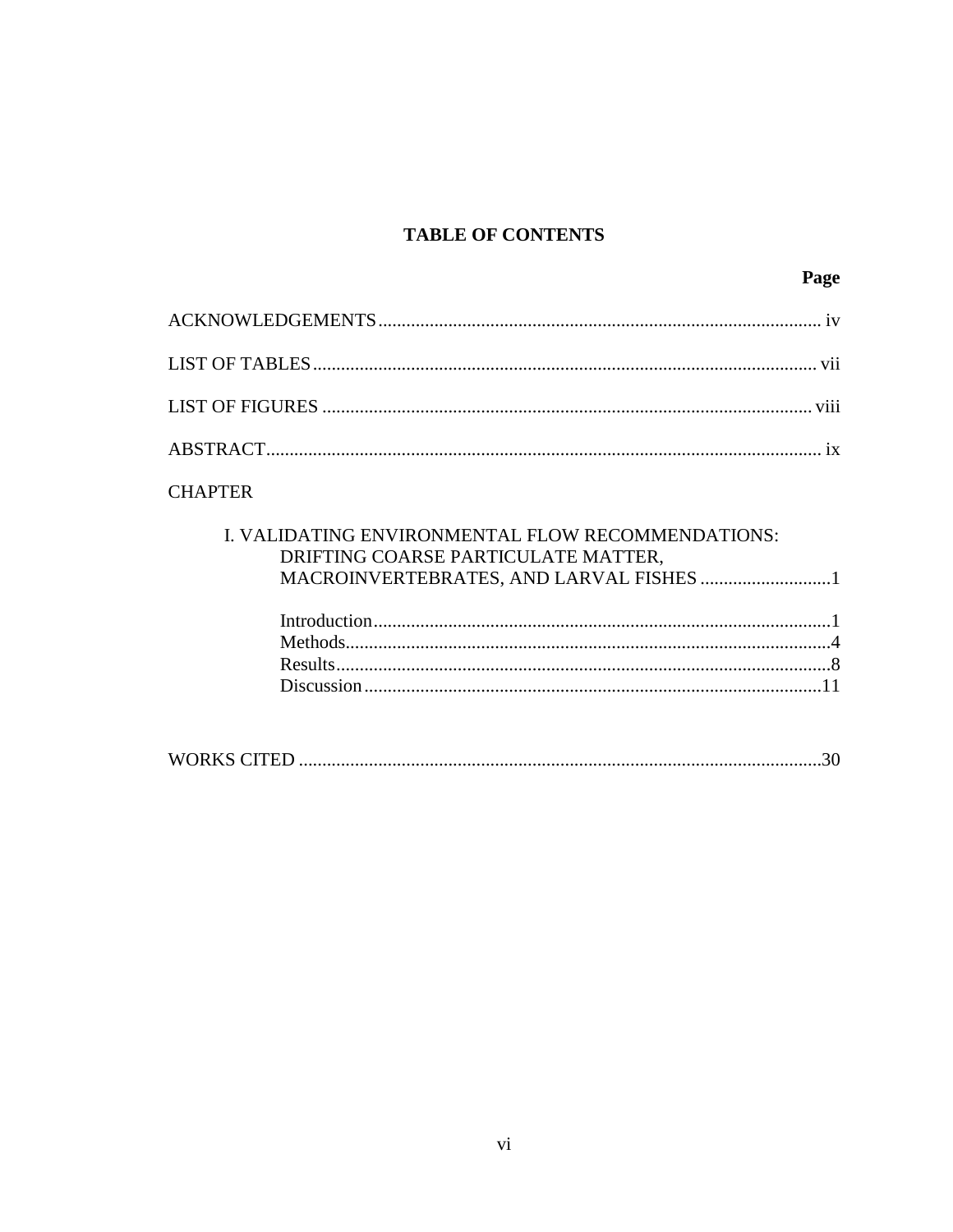# **LIST OF TABLES**

| <b>Table</b>                                                                                                                                                                                                                                        | Page |
|-----------------------------------------------------------------------------------------------------------------------------------------------------------------------------------------------------------------------------------------------------|------|
| 1. Percent abundance of Protolaryae by family across sites, total number of                                                                                                                                                                         | .19  |
| 2. Percent abundance of mesolary as by family across sites, total number of                                                                                                                                                                         | 20   |
| 3. Mean $\pm$ SE [log (X + 1)] of each drift group by flow tier, number of replications<br>(N), F-value, degrees of freedom (df), and P-value all based on analysis of<br>variance, $(+)$ CPUE expressed as mg/l, $(*)$ CPUE expressed as number of |      |
| 4. CPUE vs. discharge (continuous variable), F value, degrees of freedom (df),<br><i>P</i> -value, and $R^2$ value all based on simple linear regression analysis                                                                                   | 22.  |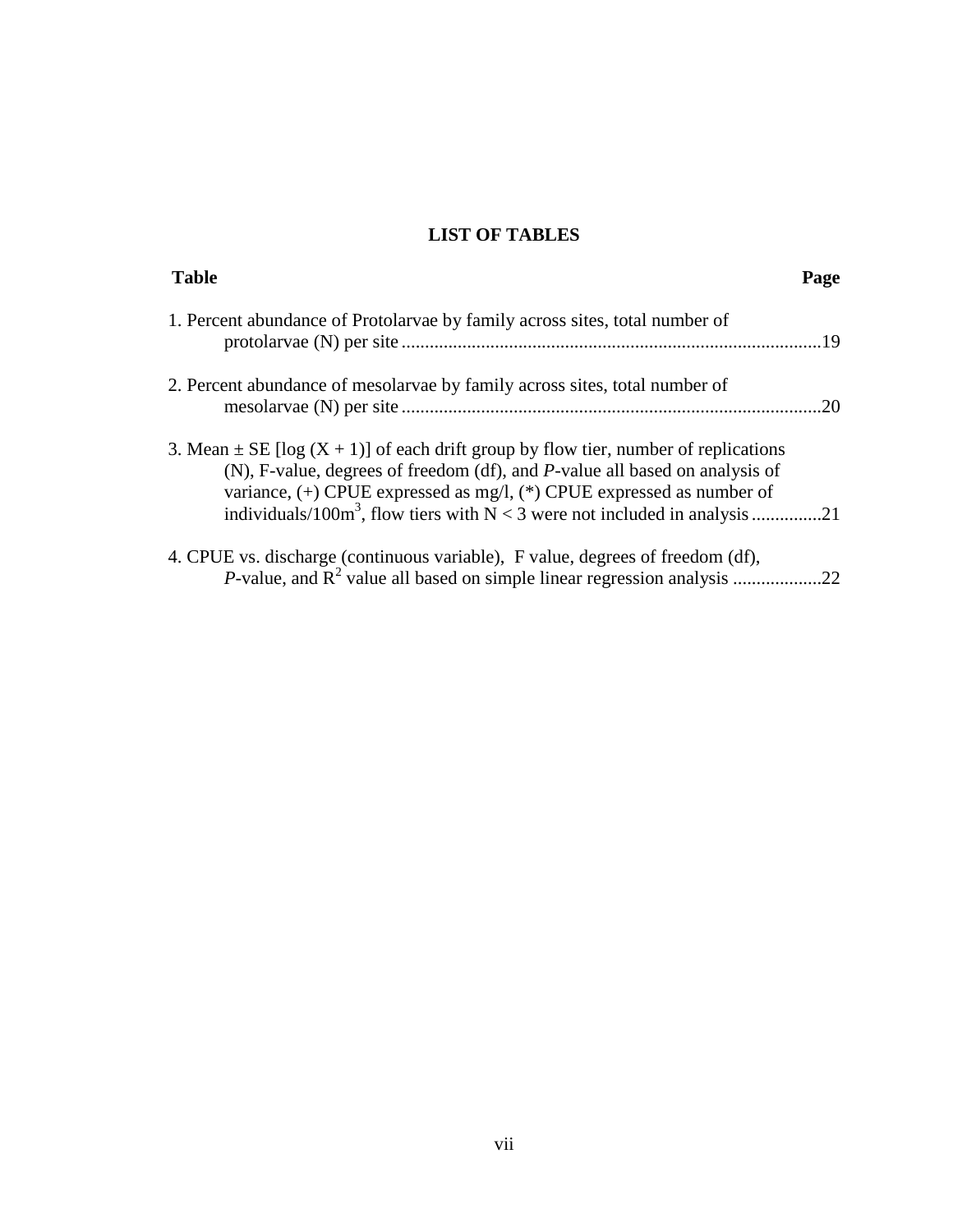## **LIST OF FIGURES**

| <b>Figure</b>                                                                                                                                                                                                                             | Page |
|-------------------------------------------------------------------------------------------------------------------------------------------------------------------------------------------------------------------------------------------|------|
| 1. Sampling locations on lower reaches of San Antonio River and Guadalupe River,                                                                                                                                                          | .23  |
| 2. Mean daily discharge rates for each site from March 2012 to March 2013, data                                                                                                                                                           |      |
| 3. Mean $\pm$ SE CPUE among four sites on the San Antonio and Guadalupe rivers<br>from March 2012 through March 2013, during fish reproductive seasons,<br>collections were made every two weeks, multiple collections within a month     | .25  |
| 4. Mean $\pm$ SE [log (N+1)] CPUE response to flow tiers (left panel) and<br>discharge [log (maximum flow)] (right panel) among four sites on the<br>San Antonio and Guadalupe rivers from March 2012 through March 201326                |      |
| 5. Mean $\pm$ SE [log (N+1)] CPUE fluvial macroinvertebrates response to flow tiers<br>(left panel) and discharge [log (maximum flow)] (right panel) among four<br>sites on the San Antonio and Guadalupe rivers from March 2012 through  | 27   |
| 6. Mean $\pm$ SE [log (N+1)] CPUE of protolarvae response to flow tiers (left panel)<br>and discharge [log (maximum flow)] (right panel) among four sites on the<br>San Antonio and Guadalupe rivers from March 2012 through March 201328 |      |
| 7. Mean $\pm$ SE [log (N+1)] CPUE of mesolary ae response to flow tiers<br>(left panel) and discharge [log (maximum flow)] (right panel) among four<br>sites on the San Antonio and Guadalupe rivers from March 2012 through              | .29  |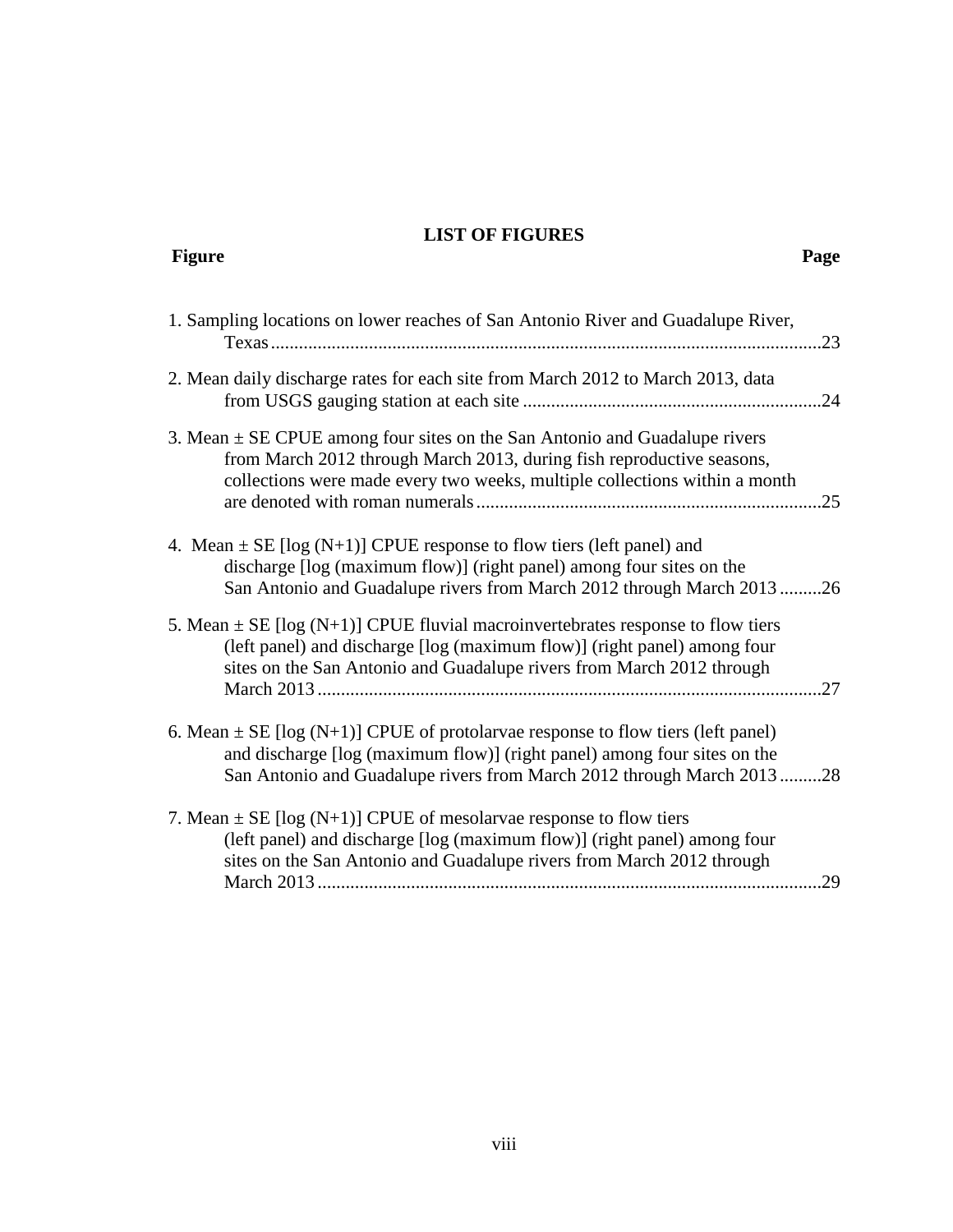#### **ABSTRACT**

Water quantity management in Texas and elsewhere is currently managed under the theory of the Natural Flow Paradigm, which states that sound ecological riverine environments are dependent upon the dynamic character of flow. Water quantity recommendations and standards prescribe a multi-tier flow regime, consisting of subsistence, base, and high-flow pulses, with magnitudes of each based on long-term averages of site-specific hydrographs. The next step in water quantity management is to validate that the recommended flow regimes are sufficient to maintain a sound ecological environment, although validation methodologies are rarely incorporated into water quantity management plans. Purposes of this study were to develop methodologies for validating flow recommendation and standards that are transferable and replicable and to quantify the value of flow tiers relating to organic drift. Objectives of this study were to assess drift biomass of coarse particulate matter (CPM) and drift rates of macroinvertebrates and larval fishes related to flow tiers (i.e., subsistence, base, two per season high flow pulse, one per season high flow pulse, and one per year high flow pulse) across four sites and two rivers (i.e., San Antonio and Guadalupe rivers). *A priori* predictions were that CPM, macroinvertebrates, and larval fishes were in greater biomass or densities at higher levels of flow tiers, though at some point flows would be sufficiently high and induce a washout effect. Findings were generally inconsistent with the predications. Biomass of CPM did not differ among flows ranging from subsisted to two per season high flow pulse events, and densities of macroinvertebrate did not differ

ix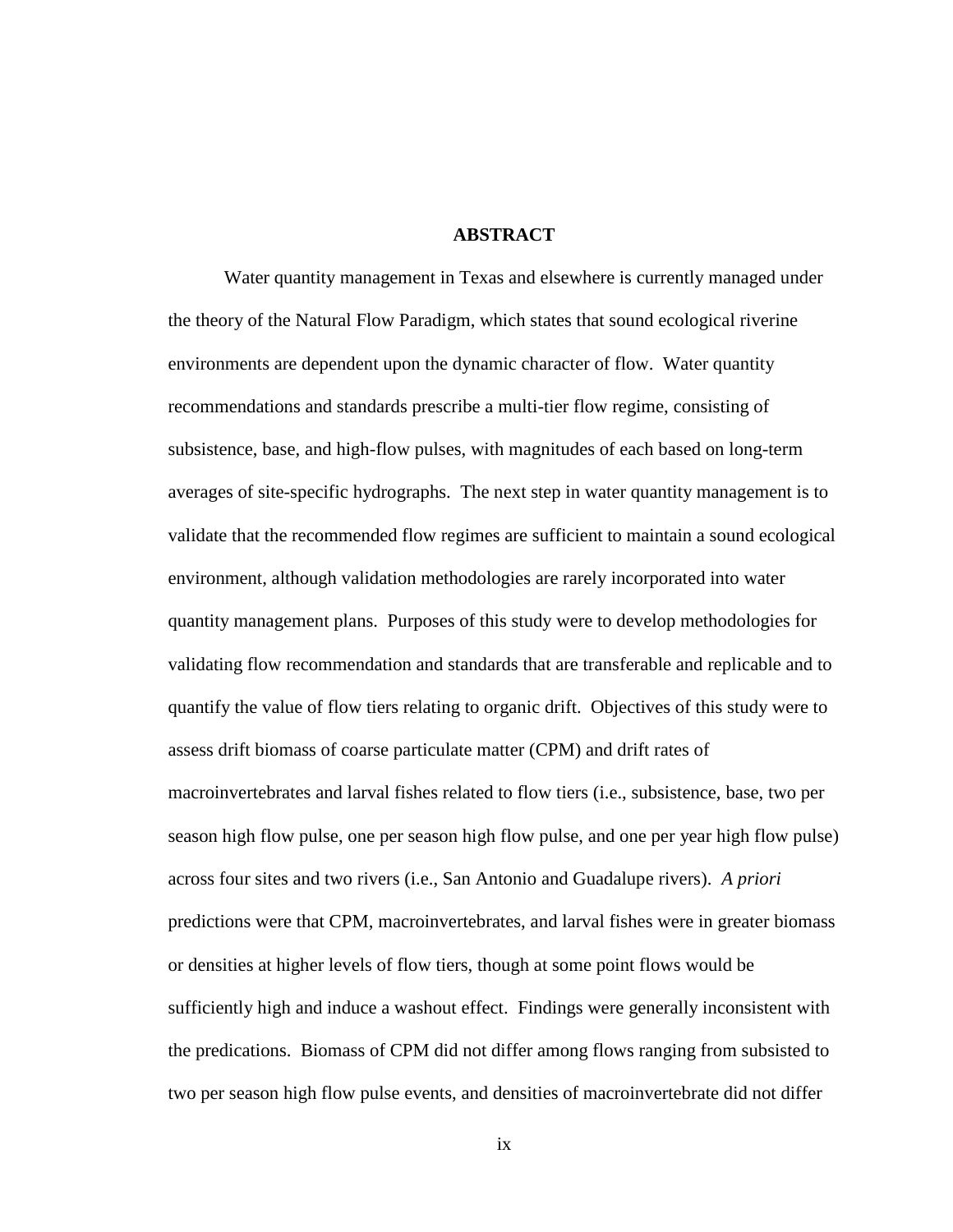among flows ranging between base and one per season events. However, densities of fluvial specialist *Neoperla* (Order Plecoptera) were positively correlated with flow as a continuous variable rather than a categorical variable. Densities of larval fishes were greatest at subsistence, base, and two per season high flow pulses and decreased at 1 per season flow pulses. It is uncertain if a washout effect occurred or if survival of larval fishes was decreased at a higher flow pulses. With a validation methodology in place, replications from other sites and river basins can be added to the existing model to improve statistical power and inference, along with other flow-dependent variables, in order to fully assess the value of multi-tier flow regimes.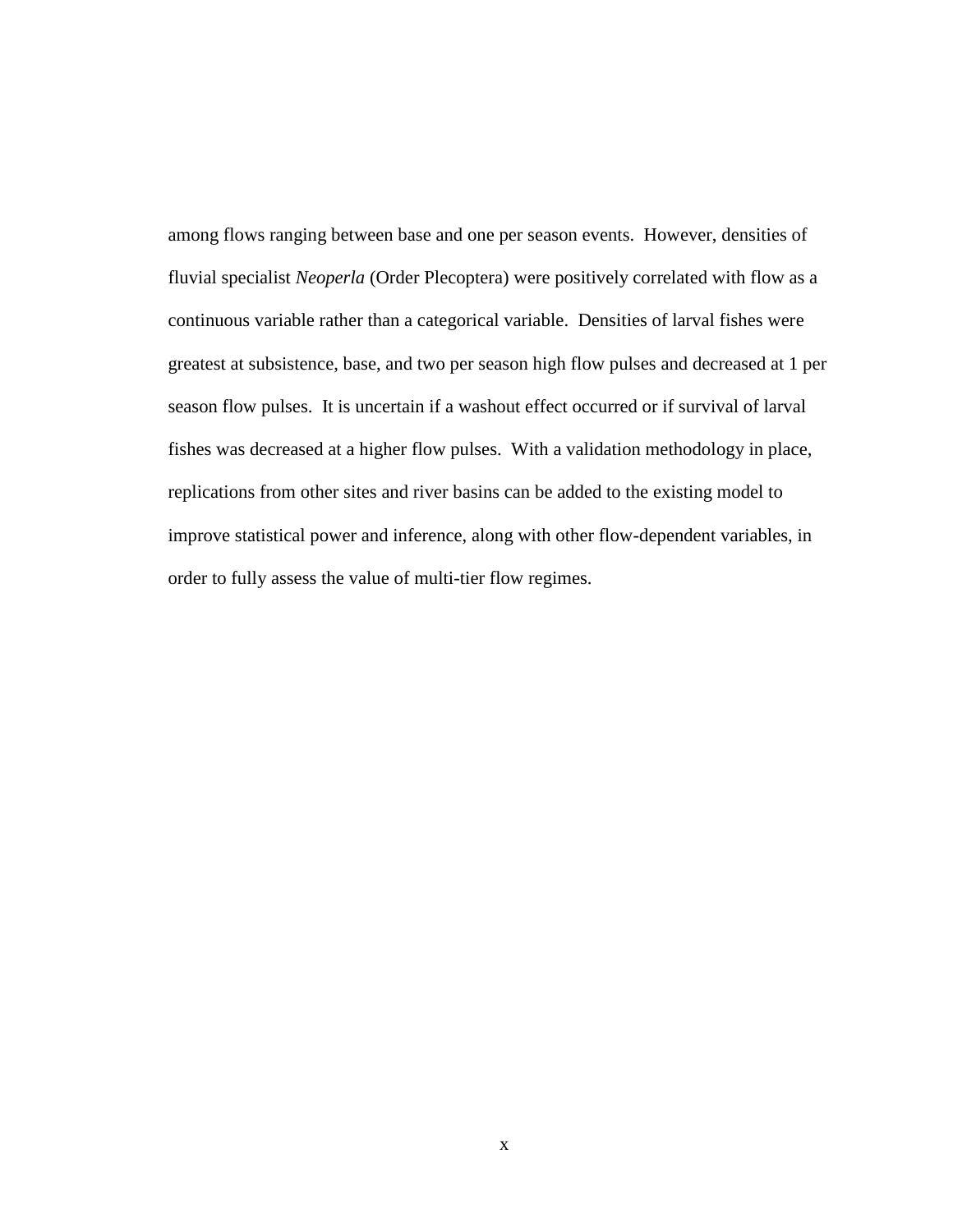#### **CHAPTER I**

# **Validating Environmental Flow Recommendations: Drifting Coarse Particulate Matter, Macroinvertebrates and Larval Fishes**

#### **Introduction**

Since the 1940's, water quality (i.e., chemical, biological, and physical characteristics) has been a primary concern among state and federal resource managers and is monitored and regulated to protect agricultural, industrial, and municipal usages of the water, recreational activities, and instream biota. Since the 1970s, water quantity (i.e., amount of flowing water) is a concern but monitoring and regulation has lagged behind those in place for water quality. Tennant (1976) was among the first to recommend a generic water quantity recommendation with the Tennant or Montana Method, and several recommendation strategies have been developed since, such as the Savannah Process (Richter et al. 2006), and the Ecological Limits of Hydrologic Alteration (ELOHA) (Poff et al. 2009). Poff et al. (1997) provided the underlying theory of water quantity management, stating that aquatic communities are dependent upon the dynamic characters of a flow regime. Subsequently, water quantity strategies typically involve a combination of flow events. In Texas, water quantity monitoring andmanagement is mandated under Senate Bill (SB) 2 and SB 3 for the maintenance of sound ecological environments in streams, rivers, bays, and estuaries (TCEQ 2008).

Texas SB 3 stakeholder process quantified natural characters of a river by identifying flow tiers that will ensure a sound ecological environment (GSA BBEST 2011). Flow tiers were classified into subsistence, base (dry, normal, or wet, depending on hydrological conditions), and high flow pulses (i.e., 2 per season events, 1 per season,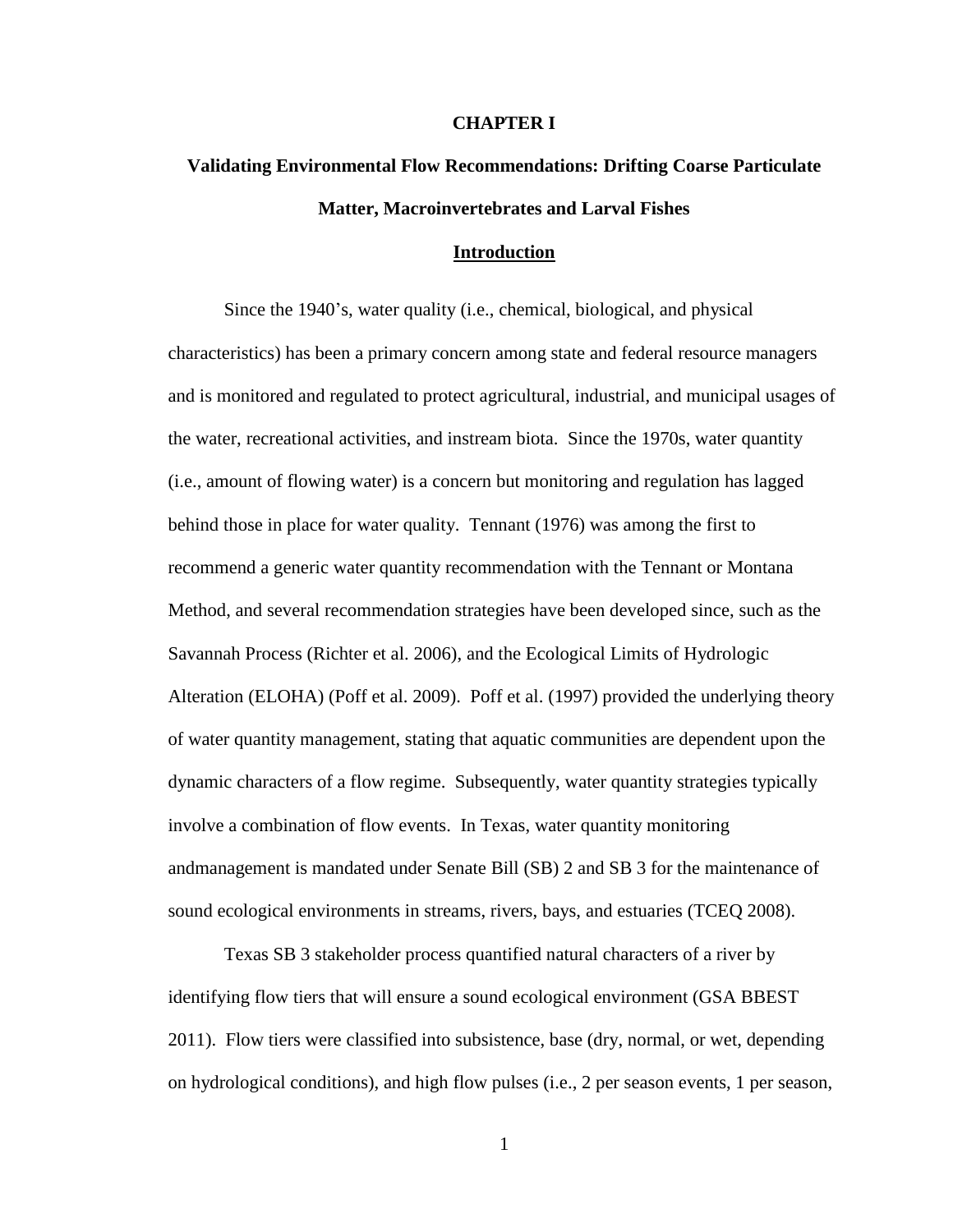1 per year, 1 per 2 years, and 1 per 5 years). Magnitude and duration of the flow tiers are determined by estimating seasonal central tendencies of these events from historical hydrographs, provided by US Geological Service. When applied, the resulting environmental flow recommendation regulates when and how much flow can be harvested from surface waters within streams and rivers. Once an environmental flow recommendation is set, the SB 3 process requires validation of the recommendation. Specifically, does the recommendation (i.e., magnitude of subsistence, base, and high flow pulses) maintain a sound ecological environment? If not, what changes are necessary to maintain a sound ecological environment? However, few environmental flow recommendations have developed validation methodologies.

Legislatively, sound ecological environment is a loosely defined concept, which generally conforms to the following expectations: sustains the full complement of native species in perpetuity, sustains key habitat features required by these species, retains key features of the natural flow regime required by these species to complete their life cycles, and sustains key ecosystem processes and services (SAC 2011). A component of key ecosystem processes and services is organic drift. Organic drift is defined as organic matter of both allocthonous and autochthonous origins that is passively or actively transported downstream and contributes to the nutrient web of the riverine community (Bison and Bilby 1998). Organic drift includes coarse particulate organic matter (CPOM), macroinvertebrates of both aquatic and terrestrial origin, and drifting larval fish. Quality and quantity of organic drift is thought to be positively related to flow magnitude. As stream discharge increases, the amount of CPOM from both aquatic sources and terrestrial input increases (Poff et al. 1997; Bison and Bilby 1998; Junk and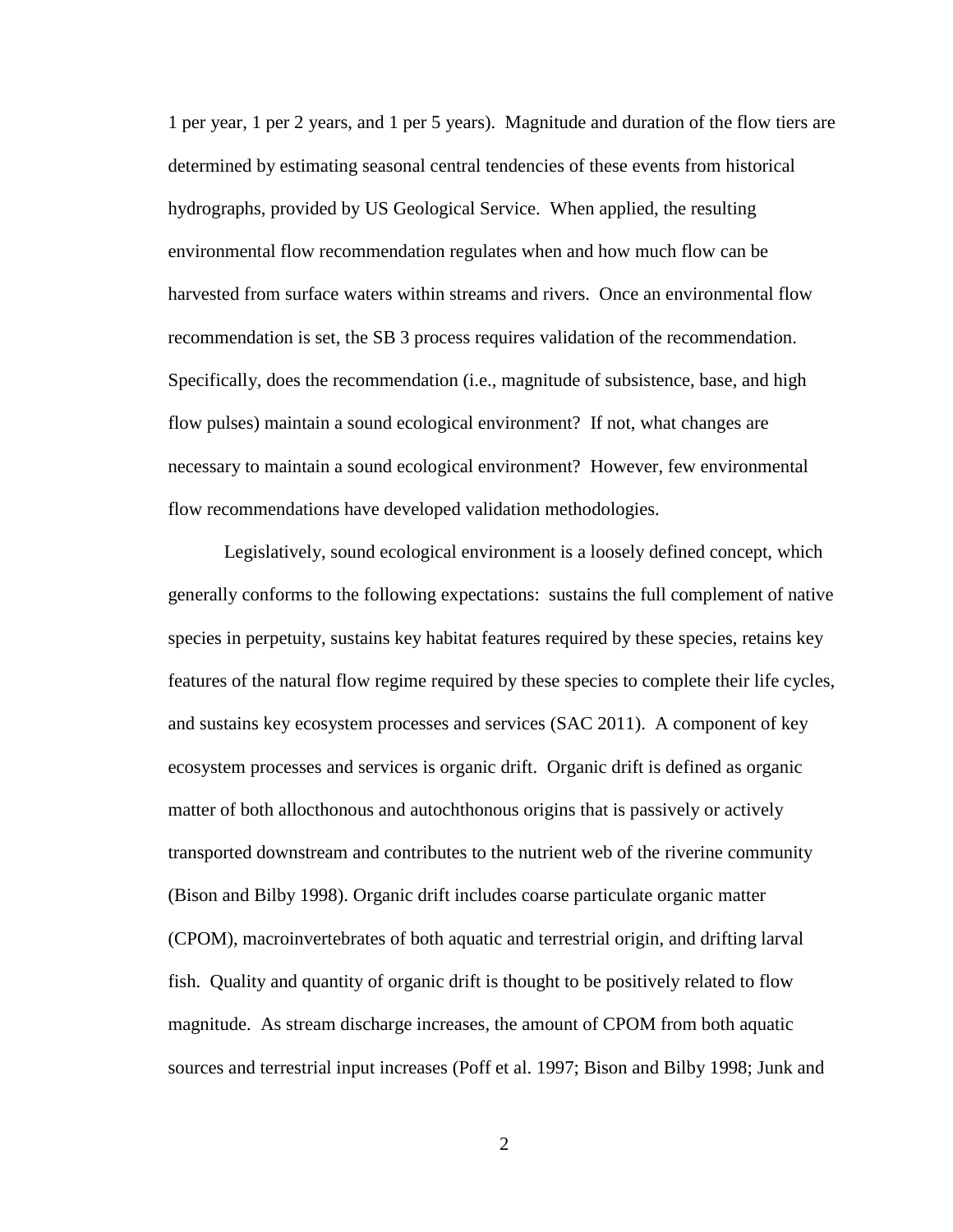Wantzen 2004). Likewise, densities of macroinvertebrates and larval fishes increase with stream discharge because of direct effects (i.e. increased success of reproduction) and indirect effects (i.e. nutrient pulses, increased spawning habitat) (Durham and Wilde 2008; Durham and Wilde 2009; Dettmers et al*.* 2001). However, high flow events, sometimes called catastrophic flood events (Brittain and Eikeland 1988), can generate sufficient flows to wash out any evidence of increase densities of CPM, macroinvertebrates, and larval fishes, thus potentially confounding the ability to detect value of flow pulse on densities of organic drift.

The direct relationship between flow and organic drift is well established and used in part to establish the Natural Flow Paradigm. However, converting the theory to application (SB 3 environmental flow recommendations) may or may not sufficiently maintain the necessary components of the natural flow character with respect to organic drift. Hence, the need for validation of the environmental flow recommendations. Goals of this study were to develop a validation process and then to validate environmental flow recommendations by observing their effects on organic drift within the lower Guadalupe River and lower San Antonio River. The San Antonio River and Guadalupe River were chosen for this study because both rivers have established SB 3 environmental flow recommendations, are representatives of lowland drainages of the western gulf slope drainages of Texas. Study objectives were 1) to characterize temporal occurrence and biomass of drifting CPM and occurrence and densities of macroinvertebrates and larval fishes for 1 year among four sites on the San Antonio and Guadalupe Rivers and 2) to assess the relationship between biomass or densities and flow tiers as a categorical variable and flow as a continuous variable among periods of CPM, macroinvertebrate,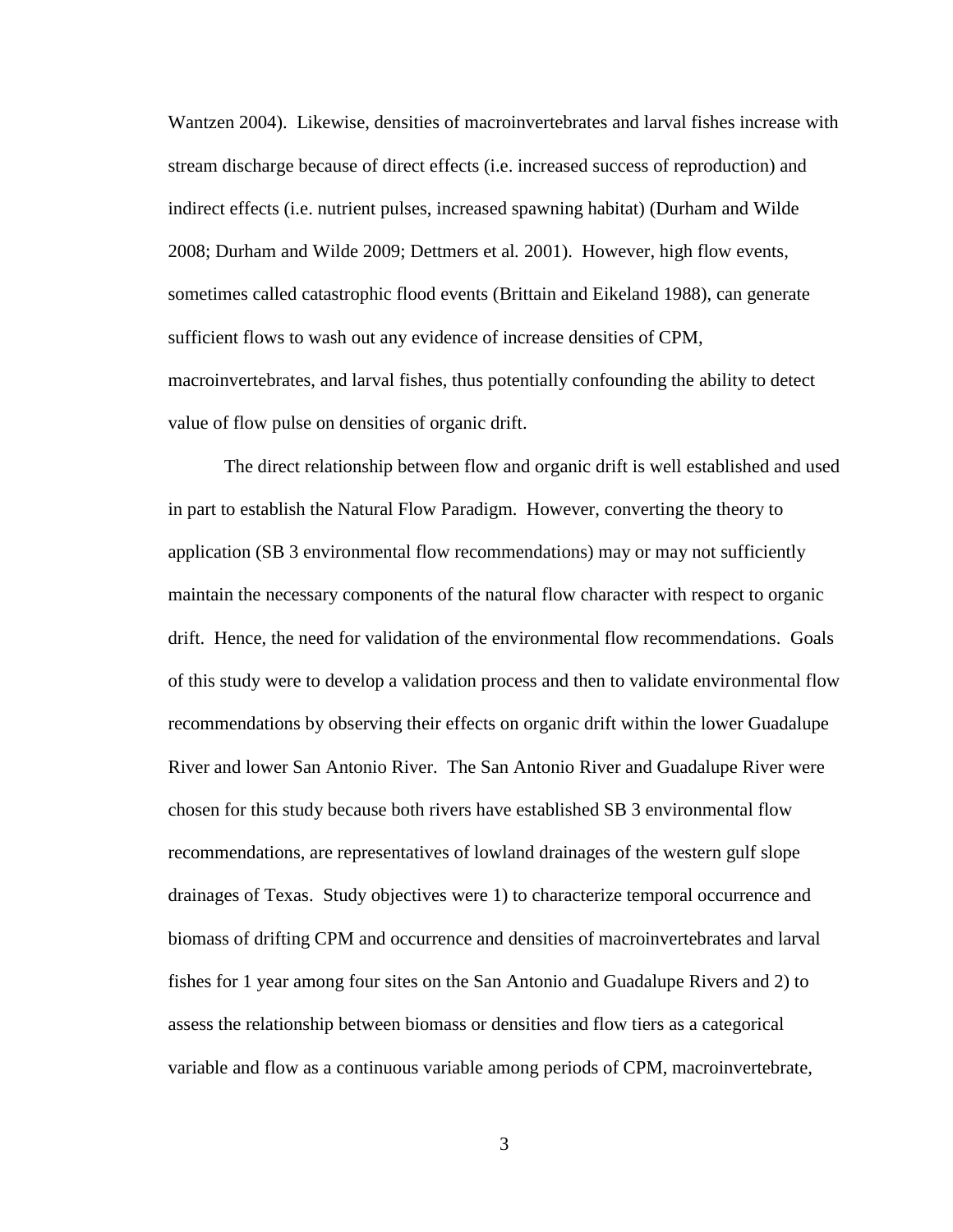and larval fishes occurrences. I predict that biomass of CPM and densities of macroinvertebrates and larval fishes will increase with each sequential flow tier and with flow up to a point where flows produce a washout effect.

## **Methods**

## *Study Area*

The Guadalupe River originates at the confluence of the North and South Fork Guadalupe Rivers in Kerr County, Texas (Perkin & Bonner 2011) and flows 700 km southeast through the Balcones Escarpment and onto the gulf coast plains (GSA BBEST 2011). The river is impounded by numerous low-head dams and one large dam (Canyon Dam) throughout its course. The San Antonio River originates at the confluence of Olmos Creek and San Antonio Springs. San Antonio Spring is now ephemeral, attributed to extensive groundwater pumping within the region. Source of base flow in the upper reach is wastewater return. The San Antonio River flows through the highly urbanized City of San Antonio and continues about 350 km downstream before emptying into the Guadalupe River and into the San Antonio Bay (Gulf of Mexico).

#### *Sampling sites*

Four sites were sampled, two on the lower Guadalupe River in Seguin, Texas at County Road 1117 (29°32'12"N,97°52'50"W) and Cuero, Texas at Highway 72 (29°08'60"N,97°18'57"W), and two on the lower San Antonio River in Falls City, Texas at Farm to Market 81 (28°57'25"N,97°58'48"W) and Goliad, Texas at Highway 183 (28°39'43"N,97°23'28"W) (Figure 1). All sites are located on the lower portions of their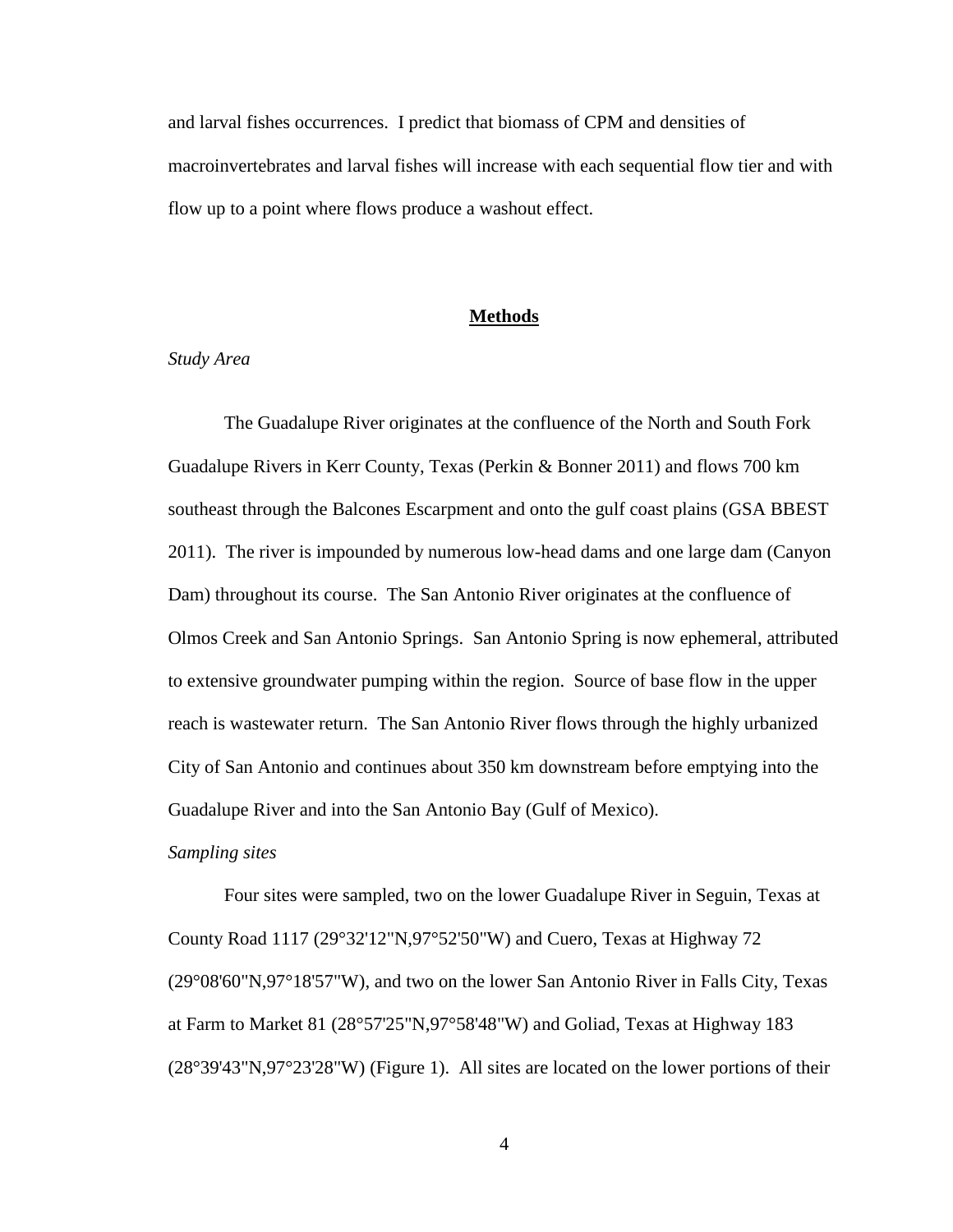respective systems in the Gulf Coastal Plains region of south central Texas (GSA BBEST 2011). Sites were selected because of their established environmental flow recommendations and because they each had a USGS gauging station; however, the USGS gauging station at Gonzales, Texas was used as a surrogate for the Seguin site because of its longer period of flow record (Gonzales: 1940 – present, Seguin: 2006 – present).

#### *Field methods*

Sampling protocol followed that of Williams (2011). Each site was sampled every other week from March 2012 to September 2012 during the peak reproductive season of resident stream fishes and once per month from October 2012 to March 2013 outside of peak reproductive season (Hendrickson and Cohen 2012). Three 500-µm ichthyoplankton drift nets (Aquatic Sampling Company A211-500) with a mouth opening of 0.1394  $m<sup>2</sup>$  were set just below the water's surface and were placed perpendicular to the shoreline, spaced among slow, moderate, and swift current velocities to adequately capture the spatial diversity in organic drift. If current velocities were relatively uniform across the channel, nets were set independent of velocity, and classified as near shore to mid channel. Nets were secured in place with metal fence posts. Each net was set two hours prior to sunset and were fished for three sets of two hours for a total sample time of six hours. The period before sunset and the hours immediately following sunset are peak hours for macroinvertebrate (Pendergrass 2006) and larval fish drift (Williams 2011). Water quality parameters including current velocity (Marsh-McBirney Flowmate Model 2000 flow meter & JDC Flowatch), temperature, conductivity, dissolved oxygen (YSI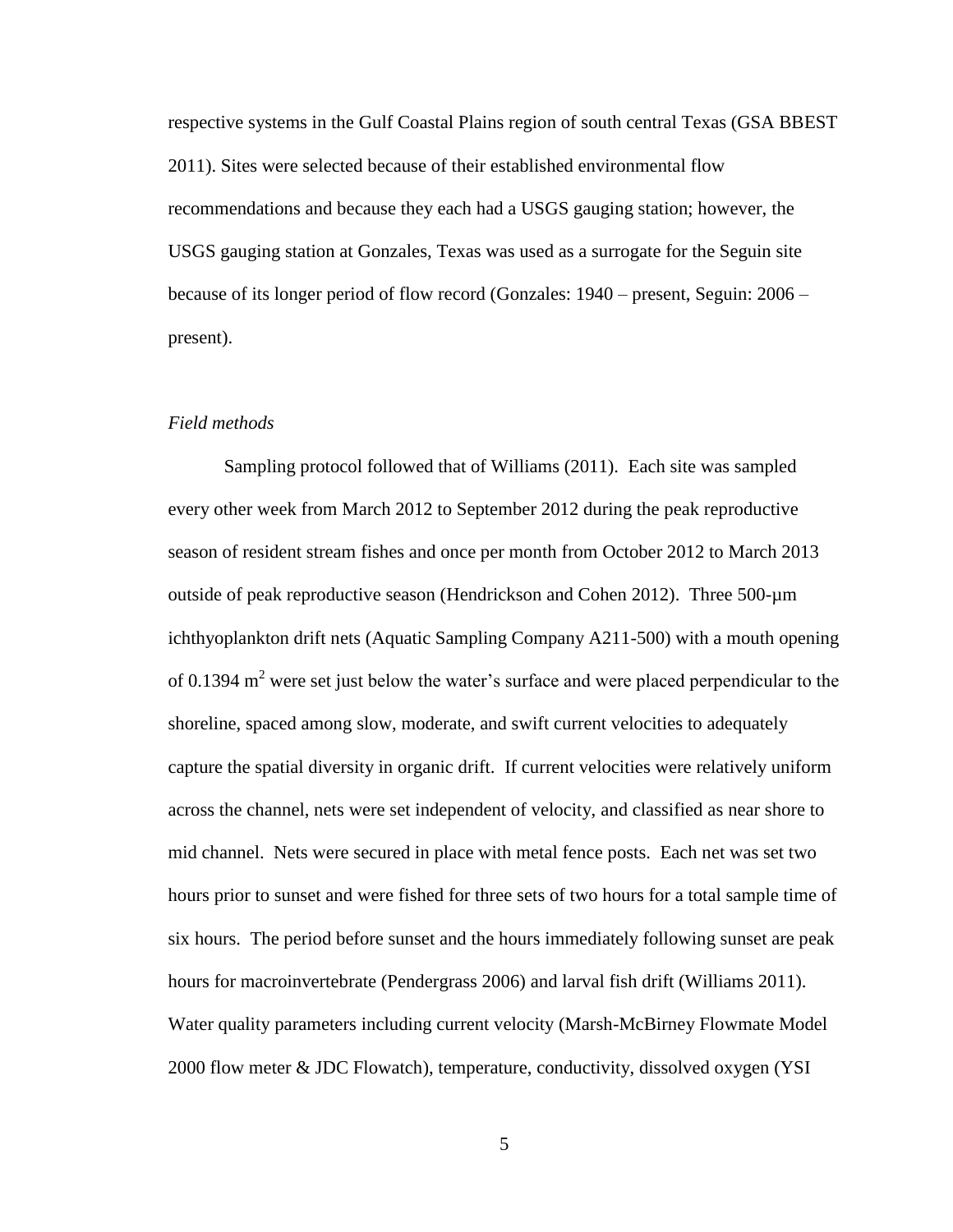Model 85), depth, and distance from shore were measured at each net before and after each set. Nets were emptied and rinsed of their contents after each set or if the current velocity at the mouth of the net indicated clogging and placed in individual Whirl-Pak (2,041 ml) bags. Each sample was then fixed with 4% formalin. Nets were rinsed with river water for the next set.

### *Laboratory Methods*

After at least seven days, the 4% formalin was replaced with 70% ethanol. Contents from each bag were emptied and rinsed on a 250 µm sieve (Fisher Scientific USA Standard Test Sieve). Whole samples were placed into trays and sorted to recover all larval fishes. This process was conducted by two separate sorters to ensure quality control. Once all larval fish were removed, samples were picked of all macroinvertebrates. CPM was then dried in an oven to a constant dry weight. Biomass of CPM was recorded to the nearest gram. Macroinvertebrates were identified to the lowest practical level of resolution and enumerated for only one set (3) and one net (1) because of the large number of macroinvertebrates captured in the nets. Life stage of larval fishes was classified as protolarvae, mesolarvae, metalarvae based on morphology (Cooper 1980; Hulbert et al. 2007), identified to the lowest practical level of resolution with assistance from larval fish keys (Auer 1982; Fuiman et al. 1983), and enumerated. Protolarvae were designated as those individuals with yolk  $(\approx 0-11)$  days post hatch), mesolarvae are individuals with a developed and active gut tract but lacking pectoral fins or fin buds ( $\approx$ 12-36 days post hatch), metalarvae are individuals with pectoral fins or fin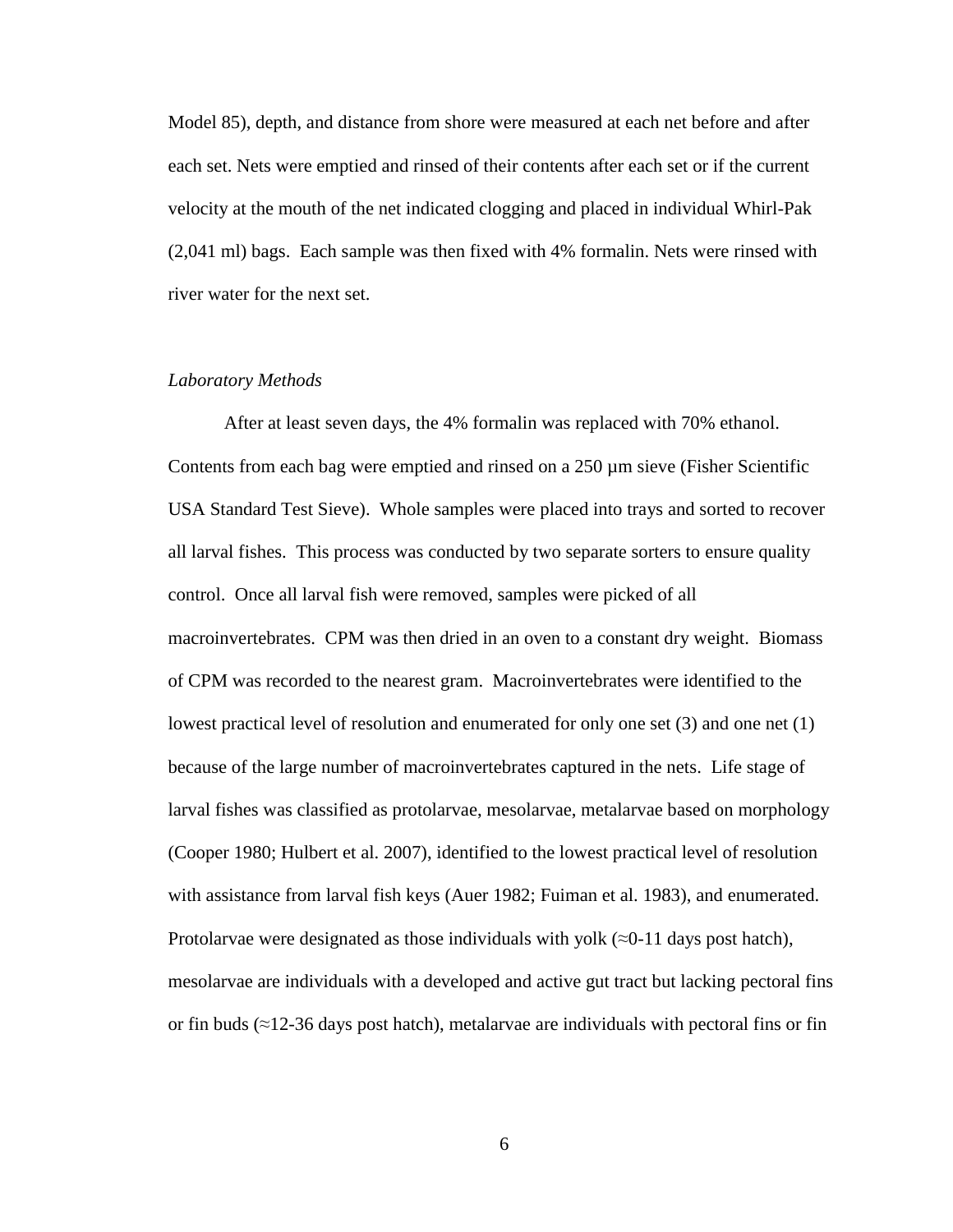buds but less than the minimum length for a juvenile form of that particular species ( $\approx$ 37-60 days post hatch).

#### *Statistical Methods*

Metalarvae were not included in further analysis because it was determined that at their age and size class, metalarvae developed sufficient swimming ability to be less affected by the drift than the younger age groups. Drift rates of CPM, macroinvertebrates, and larval fish, by life stage, were calculated as catch per unit effort based on the volume of water filtered in each drift net (CPM: mg/l; macroinvertebrates and larval fishes: # individuals/100  $m<sup>3</sup>$ ). Prior to any analysis, drift densities were log transformed  $\lceil \log(x + 1) \rceil$  to help meet the assumption of normality and homoscedasticity. Maximum flow was assigned based off of the appropriate back dating and was log transformed [log(N)]. Back dating was assigned to CPM and macroinvertebrates based on approximate residency time in the drift after a flow event. CPM was assigned a 2 day lag period (Webster 1987, 1999) and macroinvertebrates were assigned a 28 day lag period (McLay 1968). Larval fishes were assigned lag periods based on the approximate time spent in each age group: 11 day lag for protolarvae and 36 day lag for mesolarvae. Flow tiers were assigned based on this maximum flow observed within a lag period. Differences in drift rates among discharge (continuous variable) were assessed with simple linear regression. Differences in drift rates among flow tiers (i.e. subsistence, base, high flow pulses; categorical variable) were assessed with analysis of variance ( $\alpha =$ 0.05). Only flow tiers with  $\geq$  3 replicates (i.e., events) were included in statistical analysis.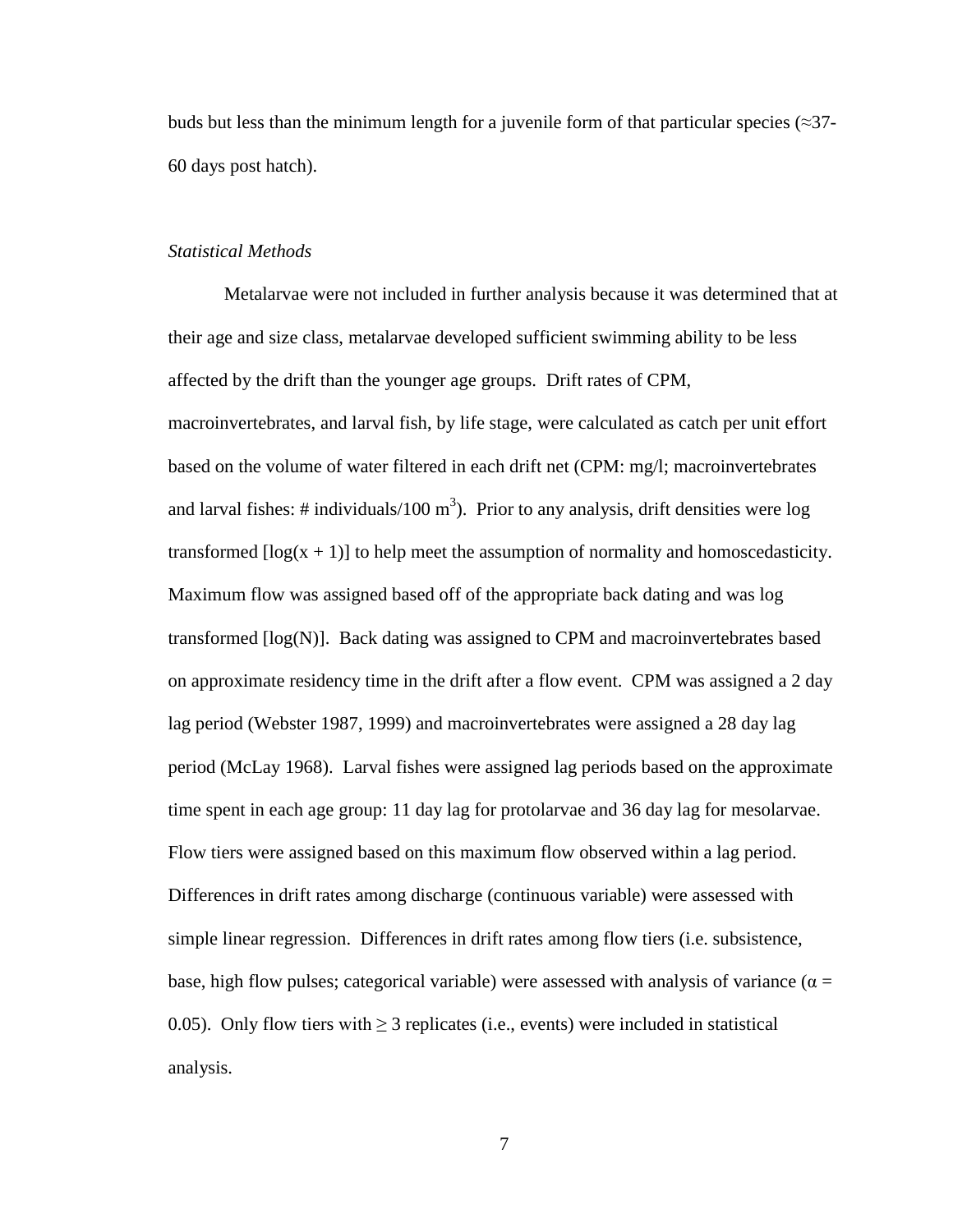#### **Results**

#### *Temporal occurrences of organic drift*

Coarse particular matter consisted primarily of detached macrophytes, riparian leaf material, and woody debris and was collected each month during the one year period. Mean  $\pm$  SE CPM densities ranged from 0.01  $\pm$  < 0.01 in September 2012 to 0.16  $\pm$  0.12 mg/L in October 2012 (Figure 2). Densities of CPM were not different ( $P = 0.55$ ) among collections dates.

A total of 45,096 macroinvertebrates taken monthly represented at least 52 families and 84 genera. Among fluvial specialists, order Ephemeroptera (combined genera *Homoeoneuria, Stenonema, and Traverella*) was most abundant at 1.9% of the total catch, followed by Hydropsyche at 1.8% and Neoperla at  $0.2\%$ . Mean  $\pm$  SE macroinvertebrate densities ranged between  $28 \pm 4.5$  macroinvertebrates/100 m<sup>3</sup> in November 2012 to 595  $\pm$  220 macroinvertebrates/100 m<sup>3</sup> in August 2012. Densities of macroinvertebrates were not different  $(P = 0.51)$  among collection dates. Among fluvial specialists, order Ephemeroptera differed  $(P < 0.02)$  among collection dates with greatest densities observed in May 2012. Densities of *Neoperla* (Order Plecoptera) differed (*P* < 0.01) among collections with greatest densities also observed in May 2012. Densities of genus *Hydropsyche* (Order Trichoptera) did not differ (*P* = 0.55) among collection dates.

A total of 1,958 protolarvae represented at least seven families (Table 1). Cyprinidae was most abundant, ranging in relative densities from 53% at Seguin to 95% at Goliad, followed by Centrarchidae (0.9% at Goliad to 29% at Seguin), and Percidae (1.8% at Seguin and Goliad to 9.5% at Cuero). Unidentifiable protolarvae ranged from 0.5% at Cuero to 14% at Seguin. Protolarvae were taken each month of the study period,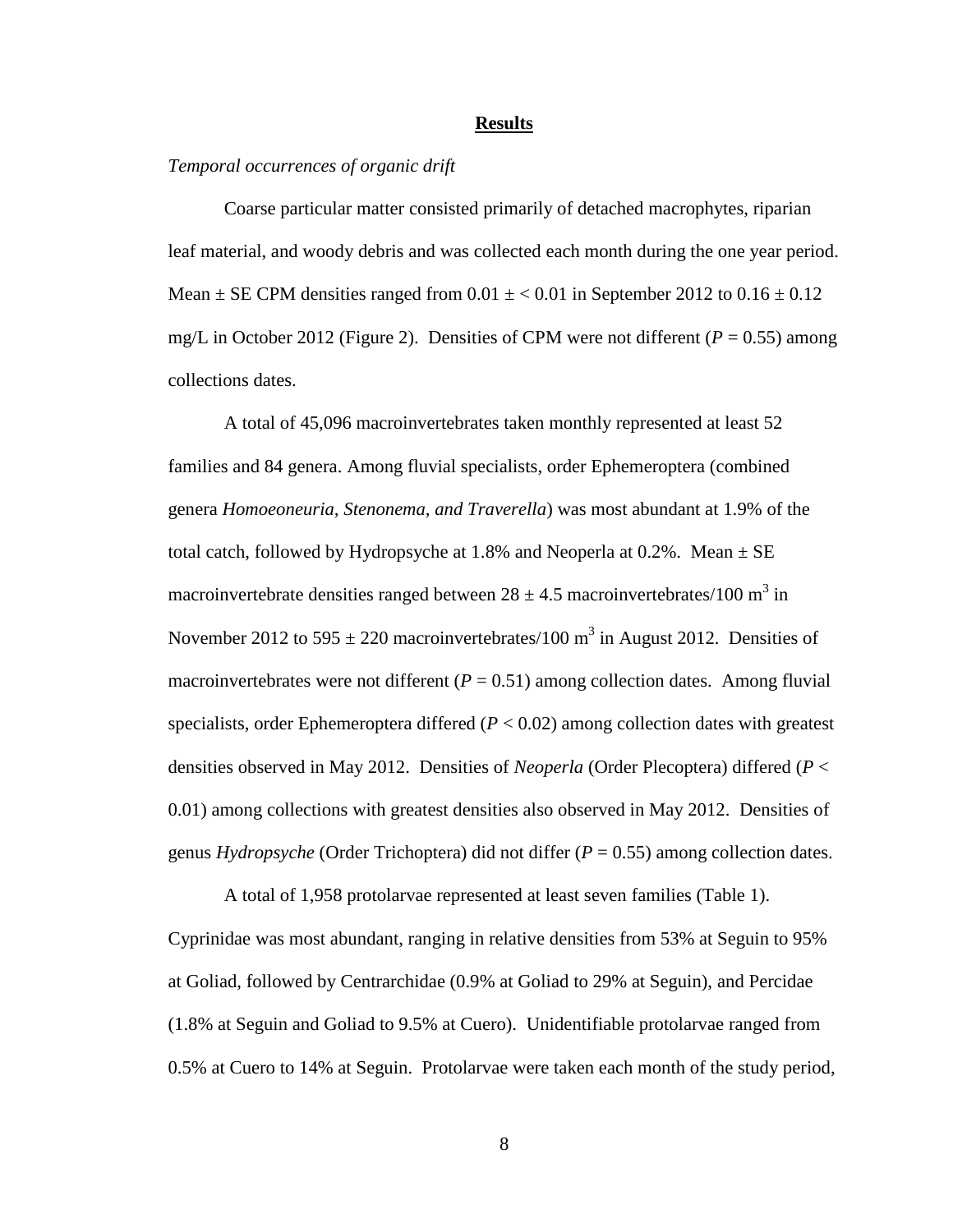with the exception of October and November 2012. Among remaining collection dates, mean  $\pm$  SE protolarval densities ranged from 0.02  $\pm$  0.016 larvae/100 m<sup>3</sup> in May 2012 to  $3.9 \pm 1.06$  larvae/100 m<sup>3</sup> in August 2012. Densities differed ( $P < 0.01$ ) among collection dates with greatest densities in June and August 2012. Among families, protolarval cyprinids were taken from March 2012 through March 2013, with greatest densities ( $P =$ 0.03) observed in June and August 2012. Protolarval centrarchids were taken between April 20, 2012 and September 2012 with densities not different ( $P = 0.62$ ) among collection dates. Protolarval percids were taken in July and August 2012 and again from November 2012 through March 2013 with greatest densities (*P* < 0.01) observed in February 2013.

A total of 7,378 mesolarvae represented at least 14 species and 10 families (Table 2). Centrarchidae was the most abundant in density ranging from 1.4% at Seguin to 24% at Goliad, followed by Cyprinidae (6.2% at Seguin to 23% at Cuero), and Clupeidae (0% at Seguin to 14% at Cuero). Unidentifiable fish densities ranged from 4.3% at Seguin to 16% at Falls City. Mesolarvae were taken each month of the study period, with the exception of November 2012. Among remaining sampling dates, mean  $\pm$  SE monthly mesolarvae densities ranged between  $0.05 \pm 0.05$  larvae/100 m<sup>3</sup> in October 2012 to 13  $\pm$ 5.8 larvae/100 m<sup>3</sup> in September 2012. Densities differed ( $P = 0.03$ ) among months with the greatest number observed from June through September 2012, excluding the July II collection. Among families, mesolarval centrarchids were taken from April to October 2012 and February 2013 and densities were not different  $(P = 0.59)$  among collection periods. Mesolarval cyprinids were taken from April to October 2012 and February and March of 2013 with densities not different  $(P = 0.74)$  among collection periods.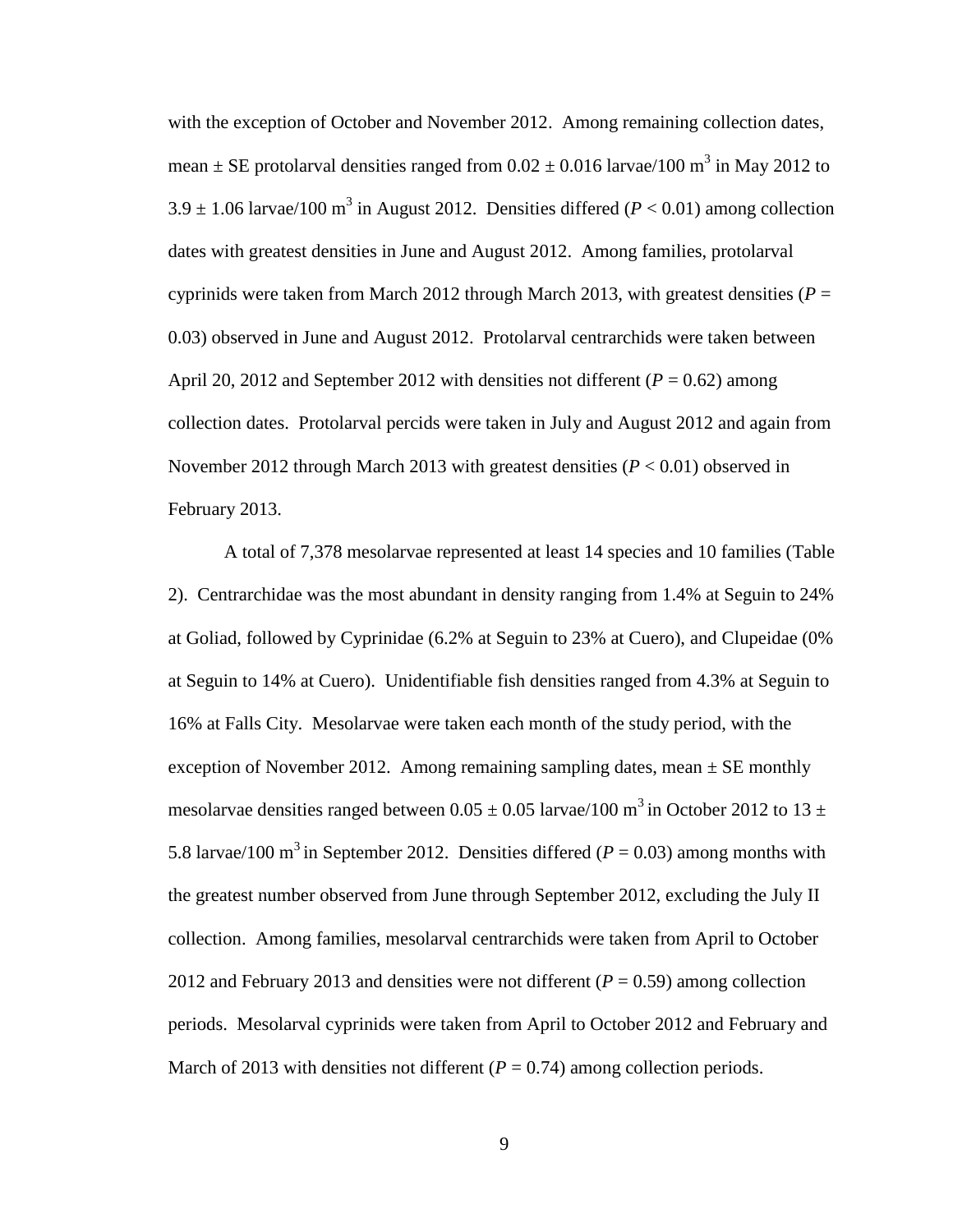Mesolarval clupeids were taken from May to August 2012 with densities not different (*P*  $= 0.57$ ) among collection periods.

#### *Densities among flow tiers*

Densities of CPM2-day were estimated from 63 events among three flow tiers, ranging from subsistence to two per season high flow pulse and flows ranging from 27 to 512 m<sup>3</sup>/s (Table 3). Mean  $\pm$  SE densities ranged from 0.03  $\pm$  0.01 mg/l at two per season high flow pulse to  $0.04 \pm 0.01$  mg/l at both subsistence and base flow with no differences detected between CPM densities between flow tiers  $(P = 0.92,$  Figure 3) or among discharge ( $P = 0.17$ , Table 4).

Densities of macroinvertebrates<sub>28-d</sub> were estimated from 52 events among five flow tiers, ranging from subsistence to one per year high flow pulse and flows ranging from 50 to 3,566 m<sup>3</sup>/s. Mean  $\pm$  SE densities ranged from 72  $\pm$  16 macroinvertebrates/100  $m<sup>3</sup>$  at two per season high flow pulse to 271  $\pm$  68 macroinvertebrates/100 m<sup>3</sup> at base flow. Macroinvertebrate densities did not differ among flow tiers ( $P = 0.14$ ) or discharge ( $P =$ 0.06). Likewise, densities of Ephemeroptera did not differ among flow tier ( $P = 0.47$ ) or discharge ( $P = 0.86$ ), and densities of *Hydropsyche* did not differ among flow tiers ( $P =$ 0.81) or discharge ( $P = 0.71$ ). However, densities of *Neoperla* differed by discharge ( $P =$ 0.03), but not by flow tier  $(P = 0.74)$ .

Densities of protolarvae $_{11-d}$  were estimated from 41 events among five flow tiers, ranging from subsistence to one per year high flow pulse and flows ranging from 30 to 3,566 m<sup>3</sup>/s. Mean  $\pm$  SE densities of total protolarvae ranged between  $0.2 \pm 0.22$ larvae/100 m<sup>3</sup> at one per season high flow pulse to  $2.8 \pm 0.6$  larvae/100 m<sup>3</sup> at base flow.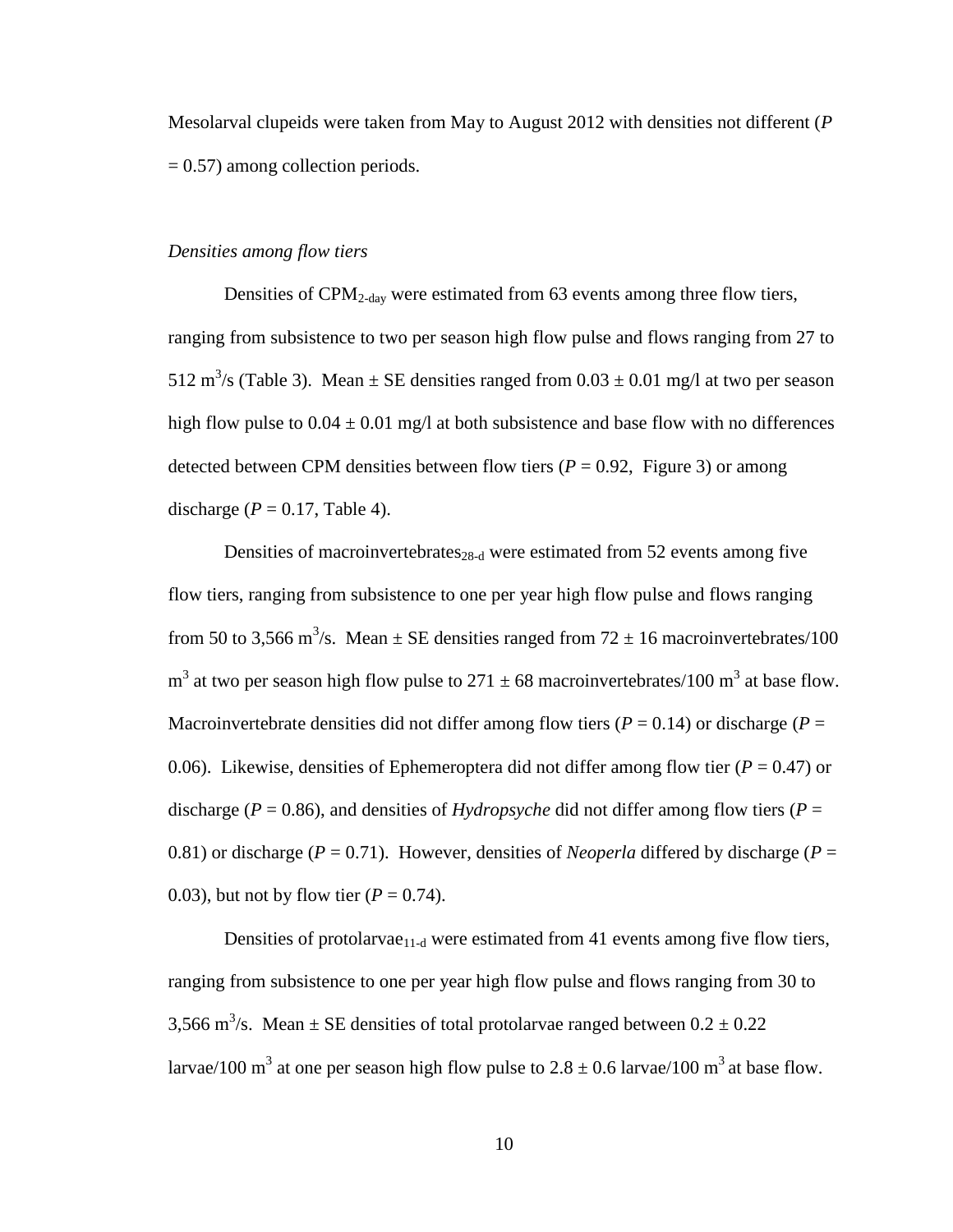Total protolarvae density differed among flow tiers with  $(P = 0.01)$  and by discharge  $(P = 0.01)$ 0.04). Likewise, Cyprinidae densities differed among flow tier  $(P = 0.03,$  Figure 5) but did not differ by discharge ( $P = 0.07$ ). Densities did not differ among flow tiers for protolarvae centrarchids ( $P = 0.29$ ) or discharge for protolarvae centrarchids ( $P = 0.36$ ) or percids ( $P = 0.85$ ).

Densities of mesolarvae<sub>36-d</sub> were estimated from 41 events among four flow tiers, ranging from baseflow to one per year high flow event and flows ranging from 67 to 3,566 m<sup>3</sup>/s. Mean  $\pm$  SE densities of total mesolarvae by flow tier, ranged from 3.5  $\pm$  0.8 larvae/100 m<sup>3</sup> at one per season high flow pulse to  $16 \pm 3.04$  larvae/100 m<sup>3</sup> at two per season high flow pulse. Differences were detected between flow tiers  $(P < 0.01)$  but not for discharge  $(P = 0.36)$  for total mesolarvae with the greatest densities at the two per season high flow event. Cyprinidae densities differed between flow tiers  $(P = 0.01$ , Figure 6) but did not differ by discharge  $(P = 0.71)$ . Likewise, densities of Centrarchidae differed by flow tier ( $P < 0.01$ ) but not by discharge ( $P = 0.16$ ). Clupeidae did not differ among flow tiers ( $P = 0.13$ ) or by discharge ( $P = 0.72$ ).

#### **Discussion**

The predicted relationship between organic drift and flow was partially supported in this study. Densities did not differ for CPM ranging from subsistence flows to two per season pulses or for macroinvertebrates ranging from base flow to one per season pulses. Densities of larval fishes decreased at one per season pulses when compared to base flow densities (protolarvae, mesolarvae) and two per season densities (mesolarvae). As predicted, larval densities decreased at higher flow pulses, but at flow pulses lower than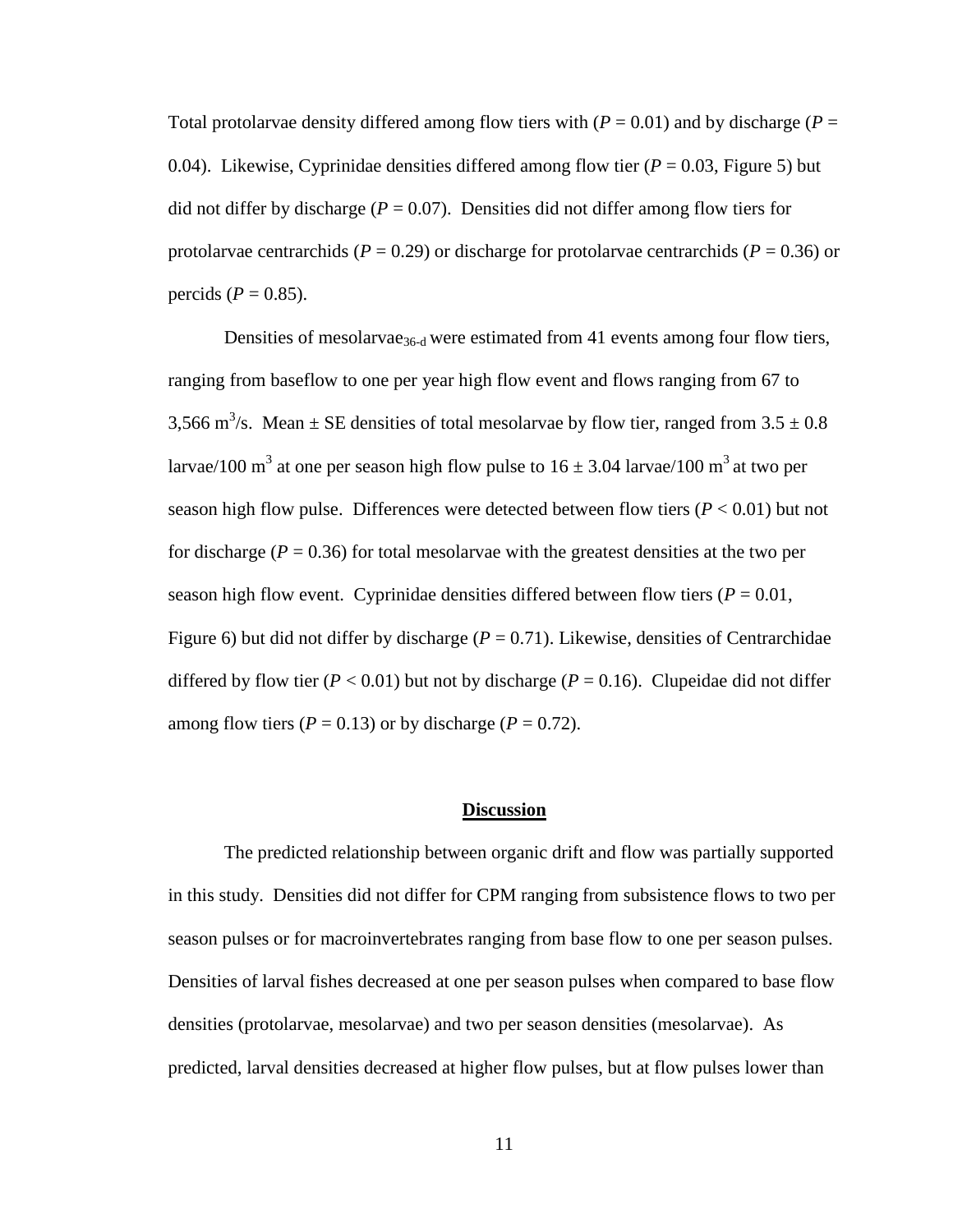expected. Also unexpectedly, densities did not differ among subsistence, base flows, and two per season pulses for CPM and protolarvae or among base flows and two per season pulses for macroinvertebrates and mesolarvae.

Estimates of mean monthly organic and inorganic CPM in this study (0.01 to 0.16 mg/l) were within the range of those reported in previous studies. Wallace et al. (1982) reported a range of POM means between 0.53-3.68 mg AFDM/l among forested Appalachian Mountain streams. Coarse  $(55 \text{ mm})$  and large  $(0.864 - 5 \text{ mm})$  POM comprised 11% of the ash-free dry mass, and the reported ash-free dry mass was 36% of the total organic and inorganic CPM. Using these proportions to convert into similar units reported in this study, Wallace et al. (1982) organic and inorganic CPM for large and coarse material ranged from 0.17 to 1.17 mg/l. In graphical form, Gurtz et al*.* (1980) reported organic and inorganic, coarse  $(5.0 \text{ mm})$  and large  $(0.864 - 5.0 \text{ mm})$  material ranged from 0 to  $<$ 1.0 mg/l on one forested stream and from  $<$ 1.0 to  $<$ 21.0 mg/l on another forested stream in North Carolina. As such, estimates of CPM in this study (0.01 to 0.16 mg/l) were slightly less than those reported by Wallace et al. (1982; 0.17 to 1.17 mg/l) but within range of those reported by Gurtz et al. (1980; 0 to  $\langle 21.0 \text{ mg/l}}$ ). Heterogeneity in CPM through time and within and among basins is related to amount of litter fall within the watershed and the occurrence and number of macroinvertebrate shredders (Bison and Bilby 1998). As riverscapes transition from low order to high order streams, CPM from primarily allochthonous subsidies are converted to FPOM by mechanical and biological processes (Vannote et al. 1980; Naiman and Sedell 1980). High flow pulses exceeding effective discharge thresholds (Heitmuller and Raphelt 2012) resuspend instream CPM along with new inputs from runoff, typically immediately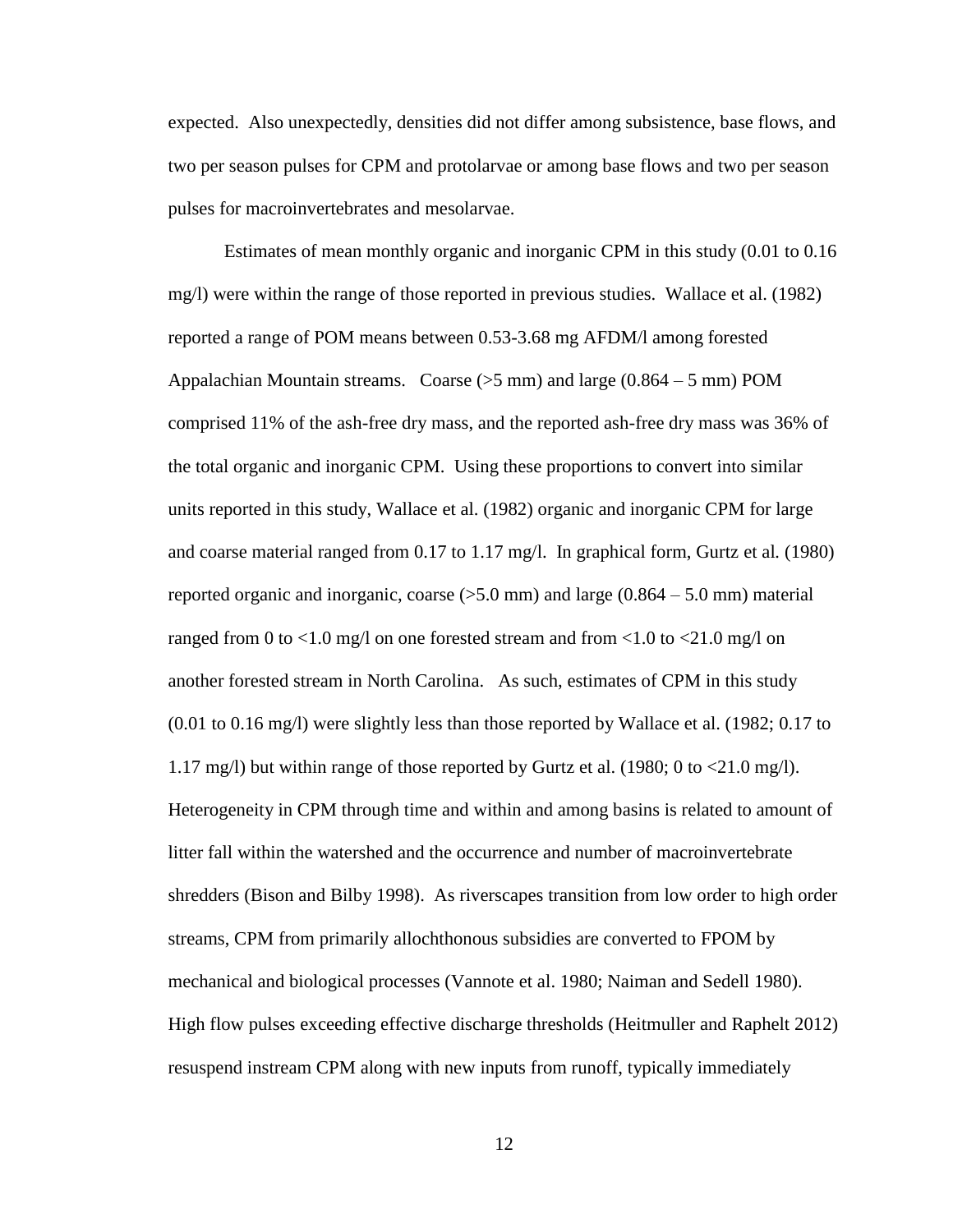before peak discharge (Bilby and Likens 1979; Hill and Gardner 1987; Webster et al. 1987). However, a relationship between CPM and flow tiers was not detected in this study. I attribute the lack of detection to two plausible mechanisms: effective discharge was not reached during the period of observation and the lack of sampling sufficient number of high flow events within a two-day lag period. In a companion study, Ruppel (2014, unpublished) found greater abundance of detritus in the foreguts of larval fishes found in backwater habitats within 28-d following a high flow pulses, suggesting that effective discharge was reached during the period of observation. Only four replicates were taken in this study following a two per season high flow pulse; therefore, I conclude that insufficient number of replicates among the higher flow tiers likely lowered statistical power to detect differences.

Maximum mean monthly drift rates of macroinvertebrates ranged between 18 to 595 macroinvertebrates /100 m<sup>3</sup> (range of mean annual discharge by site: 25 to 80 m<sup>3</sup>/s). Macroinvertebrate drift rates range between 200 and 500 macroinvertebrates/100  $m^3$ among southeastern coastal streams (mean annual discharge: 28 to 62 m<sup>3</sup>/s; Benke et al. 1984) to 1,300 and 2,200 macroinvertebrates/100  $m<sup>3</sup>$  among mountain streams in Colorado (mean annual discharge:  $21 \text{ m}^3/\text{s}$ ; Allan 1982). In the lowland River Wye, Wales (annual mean discharge:  $1.3 \text{ m}^3/\text{s}$ ), mean macroinvertebrate density was 78 macroinvertebrates/100 $m<sup>3</sup>$  during base flow and 106 macroinvertebrates/100 $m<sup>3</sup>$  during simulated high flow (Brooker and Hemsworth 1978). Macroinvertebrate drift is related to active (e.g., seeking new resources) and passive (e.g., flow pulses) mechanisms (Brittain and Eikeland 1988; Gibbins et al. 2007a). With passive drift associated with flow pulses, shear stress for macroinvertebrates is the same as shear stress for sediment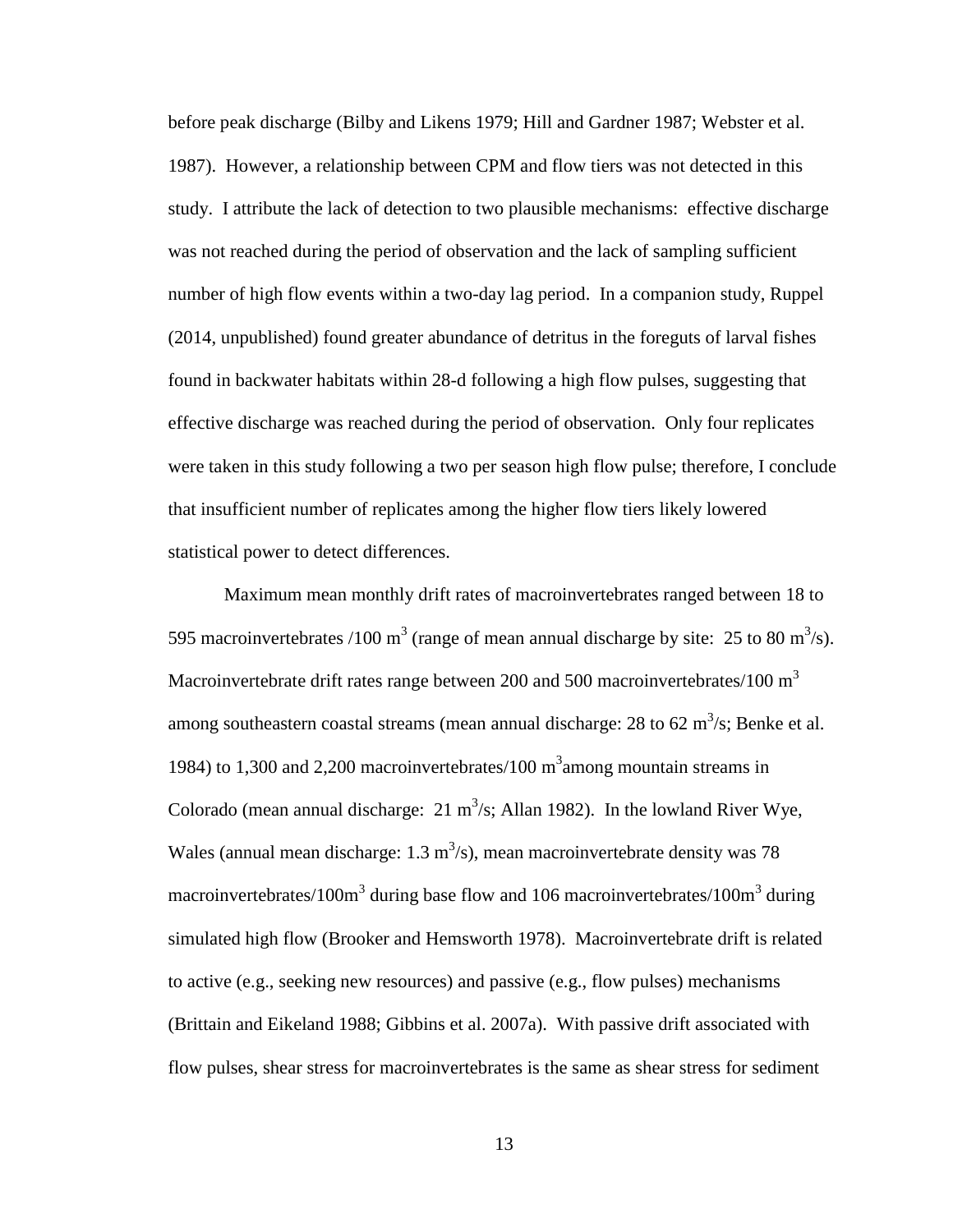entrainment and transport (Gibbins et al. 2007b; Gibbins et al. 2010) with shear stress and flow level dependent upon substrate size. Larger substrates require large flow pulses for entrainment and transportation (Webster et al*.* 1987). In addition, stream order influences macroinvertebrate communities (Vannote et al. 1980) and therefore patterns in macroinvertebrate drift. As such, substrate types and stream order differed among sampling sites in this study, which could explain the large amount of variation observed among sites. Nevertheless, drift rates of macroinvertebrates, though variable, were similar to those reported in lowland streams elsewhere (Southeastern USA, Wales) but much less than those reported for montane streams.

Maximum mean monthly drift rates were 6.3 fish/100  $m<sup>3</sup>$  for protolarvae and 13 fish/100  $m<sup>3</sup>$  for mesolarvae in this study with mean annual discharge by site ranging from 25 to 80  $\text{m}^3$ /s and generally represent similar numbers of larval drift compared to other published studies. In the lower Brazos River (mean annual discharge:  $241 \text{ m}^3/\text{s}$ ), maximum annual drift rates were 5.7 for protolarvae and 2.1 for mesolarvae in the lower Brazos River between April and September (Williams 2011). In other published studies, drift rates were reported for larval fishes independent of life stages (i.e., not split between protolarvae and mesolarvae, include metalarvae and at times juveniles). Maximum mean monthly drift rates range between 10 larvae/100  $m<sup>3</sup>$  in the Canadian River with a mean annual discharge of 40 m<sup>3</sup>/s (Durham and Wilde 2008) to 14 larvae/100 m<sup>3</sup> in the Niobrara River with a mean annual discharge of 49  $\text{m}^3\text{/s}$  (Schainost 2008; Wanner et al. 2011) and Danube River with a mean annual discharge of 65  $\text{m}^3\text{/s}$  (Reichard 2001; Wanner et al. 2011). Only Williams (2011) reported larval fish drift estimates related to flow regime, though not directly comparable to this study since Williams (2011) reported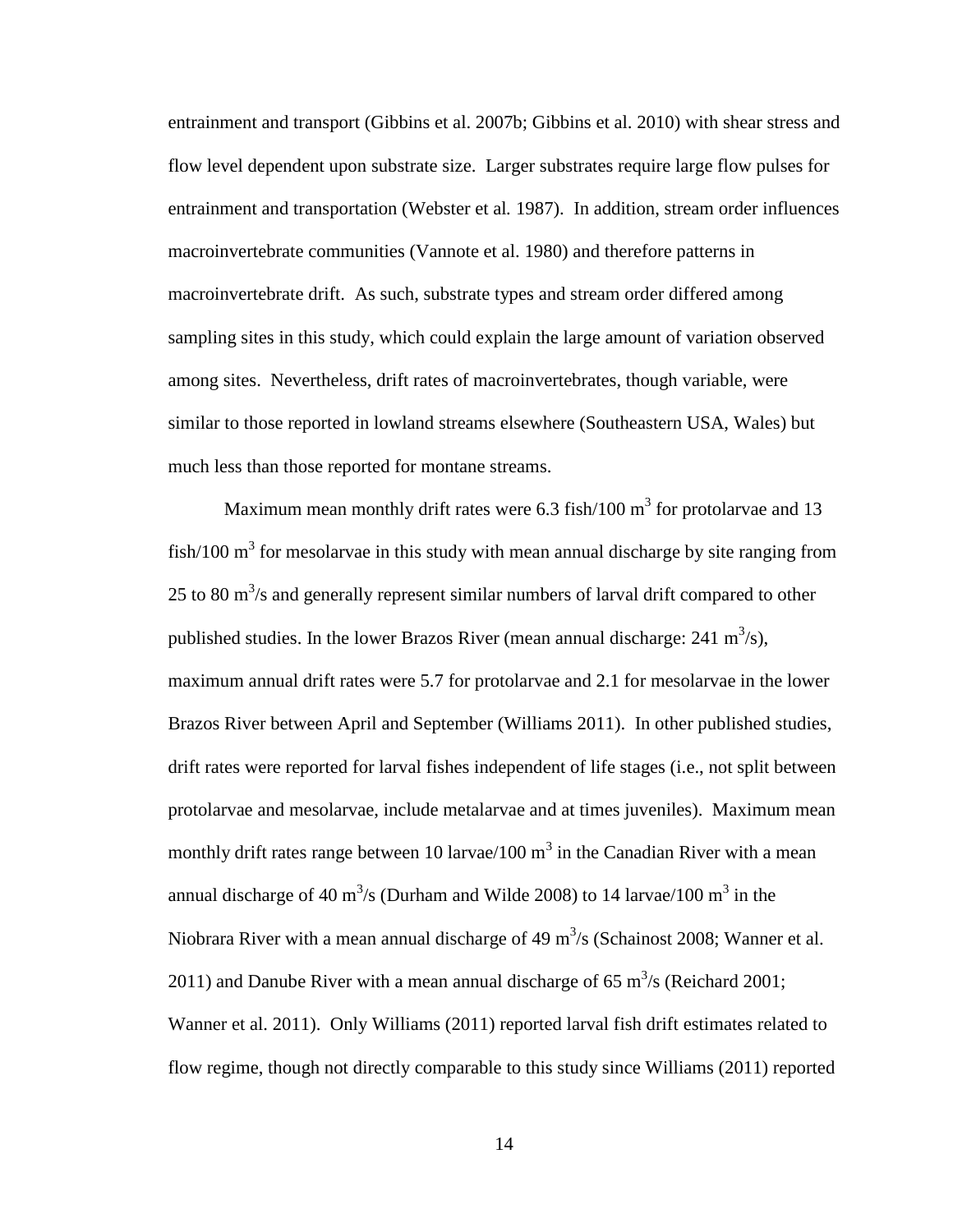drift densities related to low vs. high flow year rather than individual flow events within a year. In the lower Brazos River, Williams (2011) reported mean annual drift densities of protolarvae did not differ whereas drift densities of mesolarvae increased from 1.2 to 2.1 larvae/100 m<sup>3</sup> between a low water year (mean discharge during the spawning season:  $192 \pm 234$  m<sup>3</sup>/s) and a high water year (378  $\pm$  454 m<sup>3</sup>/s).

Linkages between flow pulses and spawning success (i.e., increase numbers of larvae, provision of suitable habitats; nutrients for larval fishes) are well established for riverine fishes (Geddes and Puckridge 1989; Lloyd et al. 1989; Sparks et al. 1990; Junk et al. 1989; Schiller and Harris 2001; Humphries et al. 2013), especially among shortlived species with prolonged spawning season strategy (Moore 1944; Bonner 2000; Ross 2001; Hendrickson and Cohen 2012); however, most studies do not directly test the flowfish spawning relationship but instead use surrogates, such as gonadosomatic index (Bonner 2000; Williams 2011), otolith examination (Durham and Wilde 2009), gut content analysis (Ruppel 2014, unpublished), and statistical modeling (Durham and Wilde 2006). In contrast, Humphries (1999) observed and then developed the Low Flow Recruitment Hypothesis, which predicts greater spawning success in low flow condition among some fishes based on higher densities of small food items that low flows provide. Low Flow Recruitment Hypothesis is partially supported by Durham and Wilde (2006), who modeled numbers of larval fishes versus flow and found that the presence of flow is more important to reproductive success of fish than the magnitude of flow. Results of this study also partially support the Low Flow Recruitment Hypothesis. Drift rates of larval fishes at base flows were not different from those at a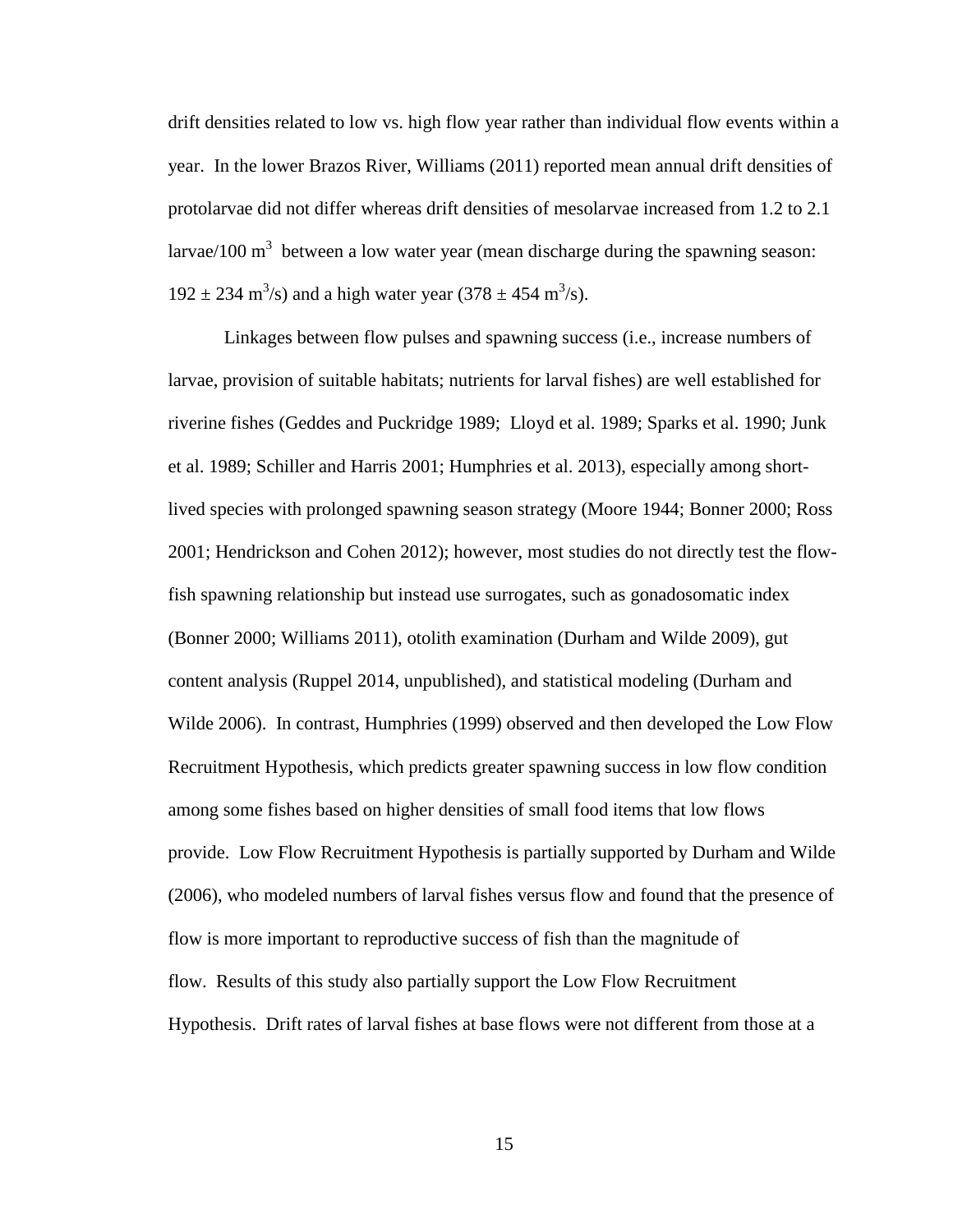two per season event and large flow pulse events were negatively correlated with larval drift densities.

Results of this study suggest that organic drift (i.e., CPM, macroinvertebrates, and larval fishes) is largely unaffected by or decreased under higher flow pulses (> 2 per season flow pulse events). This finding is constrained by low replication (four sites within two rivers) and unavailability of higher flow pulses during this study. Low replication can be remedied by adding additional studies from different sites and rivers as replicates given that numerous sites and river basins within the western gulf slope drainages have similar instream flow recommendations. Testing of higher flow pulses can be remedied by future selective sampling of higher flow pulses. In time, ecological value of prescribed flow pulses relating to organic drift might be validated. Alternatively, additional replicates and sampling of high flow events might only further support findings of this study: greater organic drift is not detectable under higher flow events. If so, then the conceptual framework of organic drift and dynamic flows should be reassessed. Specifically, flow pulses are not necessary to transport nutrients and maintain riverine macroinvertebrate and fish communities. For larval fish success,

perhaps the Low Flow Recruitment Hypothesis is the appropriate view and can be extended to CPM and to macroinvertebrates. However, oft cited "washout" effect might constrain our ability to detect values of high flow pulses on organic drift.

Washout effect is the export of riverine organics out of a study reach because of a high flow event, often referred to as catastrophic drift when referring to macroinvertebrates (Brittain and Eikeland 1988). Washout effect is described for CPM (Bilby and Likens 1979) and macroinvertebrates (Brittain and Eikeland 1988) and can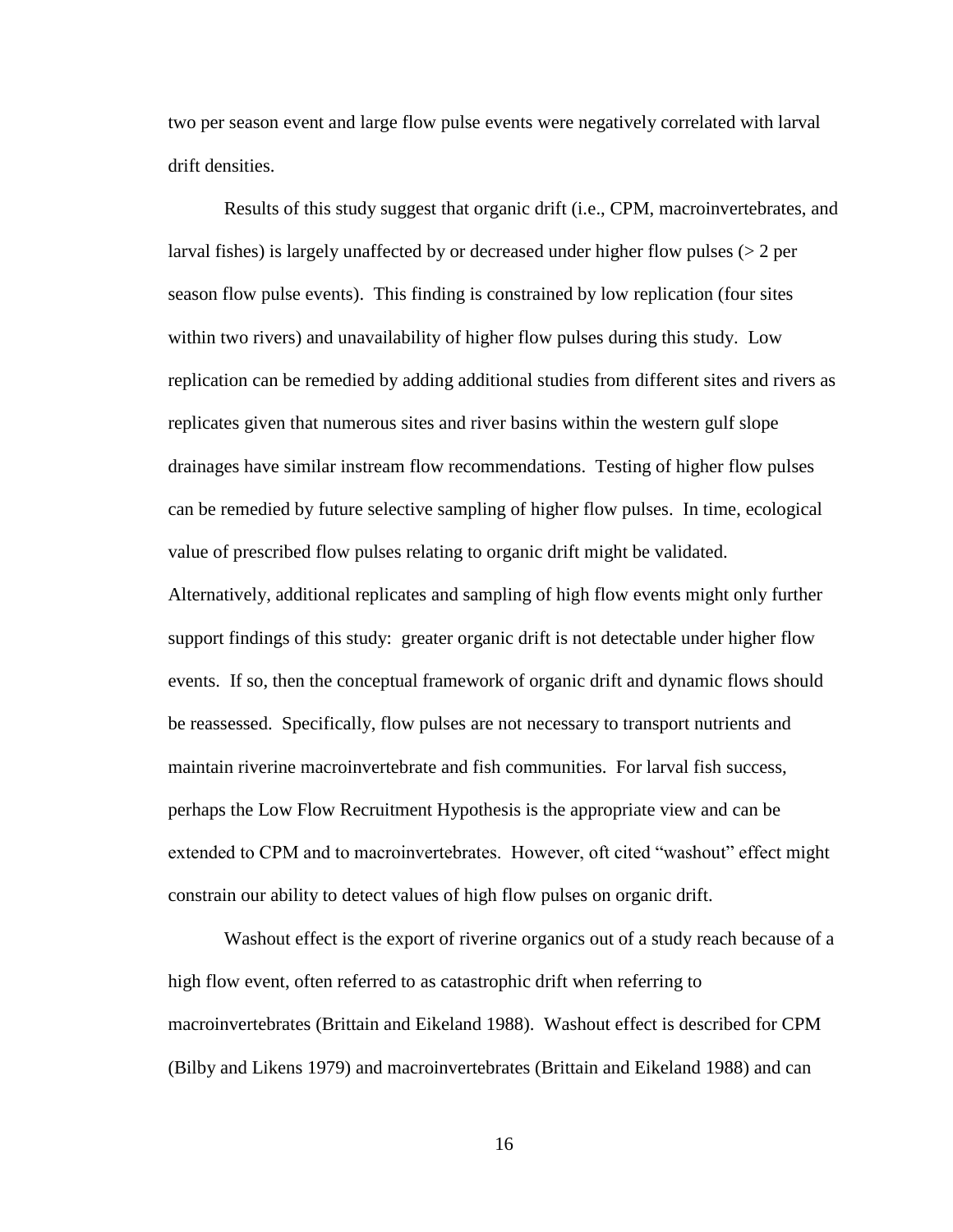confound detectability of increased nutrients, macroinvertebrates, and larval fishes related to flow pulses. At a point along a river, temporary reduction in organic drift can follow a flow pulse. Indeed, organic drift in this study was initially predicted to decline at higher flow pulses, but organic drift declined at a moderate flow pulses rather than a higher flow pulses. However, reduction in organic drift at a point in a river does not necessarily equate to reduction in organic drift within the entire system. Instead, washout effect should be viewed more as a conveyer belt system. As organics enter the drift because of pulse events, regardless of magnitude, the conveyer belt increases speed of organic drift passing through a point in time, therefore decreasing chances of detectability. Nevertheless, whether or not greater amounts of organic drift are added to the system, either as CPM imports, macroinvertebrates entrained into the drift, or larval fishes because of spawning, the faster drift will be difficult to detect at a point in time. Instead, aggregation of multiple points along a river course after a flood pulse would increase detectable of organic drift, if linked to flow pulses.

In this study, the ecological value of individual flow pulses of various magnitudes to organic drift was not detected. However, the ecological values of flow pulses include more than organic drift. Each flow tier, even subsistence flows and overbank yearly flows provides a unique set of values to the riverine ecosystem. For example, subsistence flows can enable the recruitment of certain riparian floodplain plants while high flows can flush out a system or provide floodplain nursery habitat for young fish and other organisms (Risley et al. 2010). Using the validation process developed herein for organic drift, other theoretical flow-dependent variables can be tested, with flow as a categorical variable (to validate a flow recommendation) or as a continuous variable (to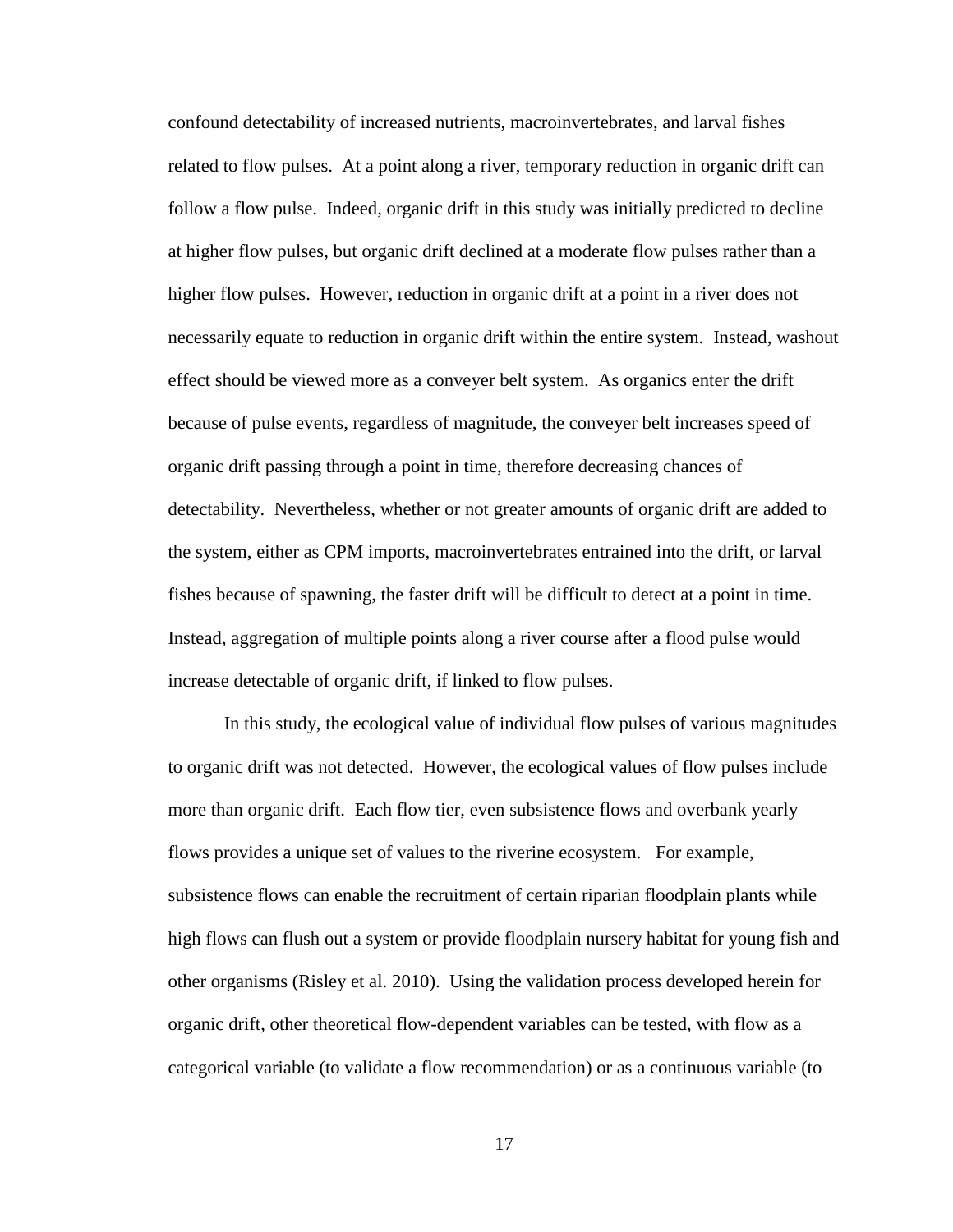adjust a flow recommendation). Success of flow recommendation validation depends on our ability to adequately replicate a suite of standardized flow recommendations. Currently, numerous western gulf slope streams in Texas have a standardized flow recommendation and can provide necessary replications. In time, perhaps lowland communities will respond differently from upland communities with respect to flow tiers, and these co-variates can be identified and adjusted as necessary. Likewise, in time, adequate lag times of assessments can be better understood and as well as our ability to separate wash out effects from community responses to high flow pulses. In the end, a systematic methodology with replication will be in place to validate the benefits of high flow pulses, or more generically the Natural Flow Paradigm. Then, river pulses, which are the targets for future water harvest, can be passed at appropriate levels to reach the goals of water quantity management in providing a flow regime capable of maintaining a sound ecological environment.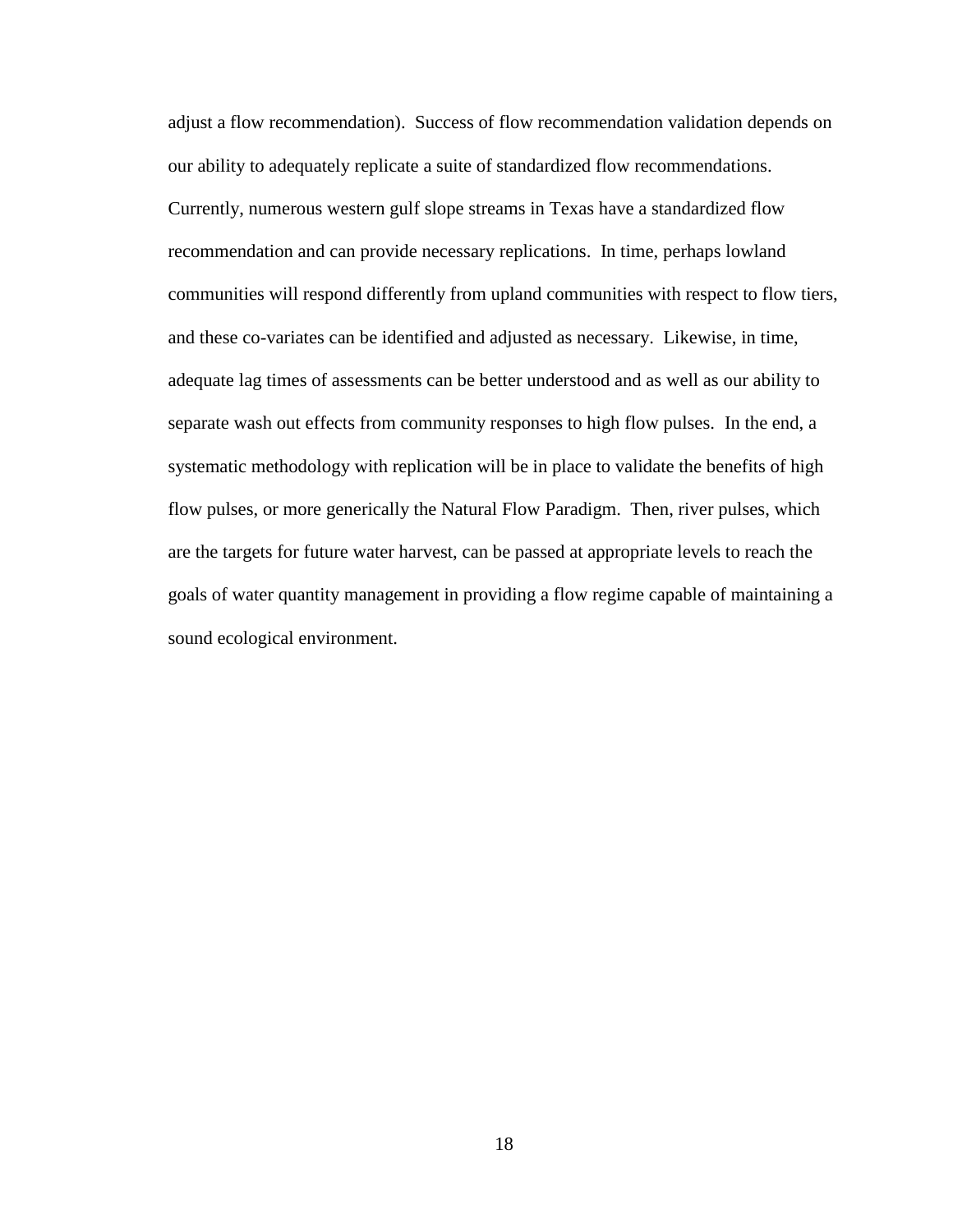|                      |          | Guadalupe | San Antonio       |          |
|----------------------|----------|-----------|-------------------|----------|
| Family               | Seguin   | Cuero     | <b>Falls City</b> | Goliad   |
| Cyprinidae           | 53       | 85        | 64                | 95       |
| <b>Catostomidae</b>  | 1.4      | 0.3       | 2.0               | $\Omega$ |
| <b>Centrarchidae</b> | 29       | 3.5       | 24                | 0.9      |
| Clupeidae            | 0.6      | 0.5       | 0                 | $\theta$ |
| <b>Ictaluridae</b>   | 0.2      | 0.0       | 0                 | $\Omega$ |
| Percidae             | 1.8      | 9.5       | 6.7               | 1.8      |
| Atherinopsidae       | $\theta$ | 0.3       | 0.3               | $\Omega$ |
| Unidentifiable       | 14       | 0.5       | 3.6               | 2.0      |
| <b>Total</b>         | 325      | 297       | 537               | 799      |

Table 1. Percent abundance of Protolarvae by family across sites, total number of protolarvae (N) per site.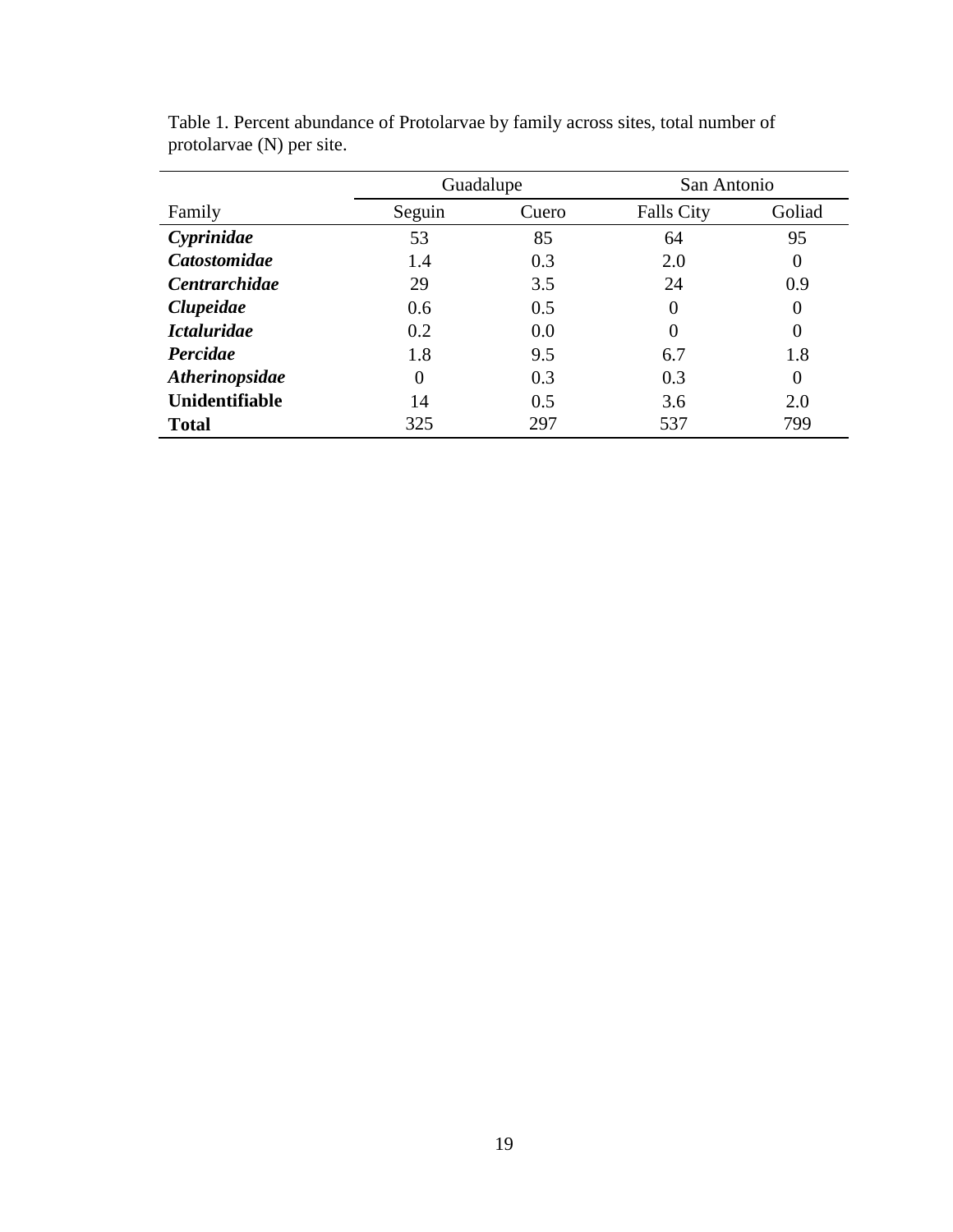|                      | Guadalupe      |                  | San Antonio       |                  |  |
|----------------------|----------------|------------------|-------------------|------------------|--|
| Group                | Seguin         | Cuero            | <b>Falls City</b> | Goliad           |  |
| <b>Lepisosteus</b>   | $\overline{0}$ | 0.8              | $\overline{0}$    | $\overline{0}$   |  |
| Clupeidae            | $\overline{0}$ | 14               | 1.8               | < 0.1            |  |
| Cyprinidae           | 6.2            | 23               | 17                | 22               |  |
| C. lutrensis         | $\overline{0}$ | 3.6              | 5.5               | 2.0              |  |
| P. vigilax           | 1.3            | 15               | 2.8               | 4.3              |  |
| Notropis             | 1.1            | 2.6              | 2.5               | 1.7              |  |
| O. emiliae           | $\overline{0}$ | 0.1              | $\overline{0}$    | $\boldsymbol{0}$ |  |
| Cyprinus             | 0.5            | $\overline{0}$   | $\overline{0}$    | $\overline{0}$   |  |
| Unknown species      | 3.3            | 0.9              | 6.1               | 14               |  |
| <b>Catostomidae</b>  | 48             | 0.1              | $\overline{0}$    | < 0.1            |  |
| M. congestum         | 48             | 0.1              | $\overline{0}$    | $\overline{0}$   |  |
| Unknown species      | $\overline{0}$ | $\overline{0}$   | $\overline{0}$    | < 0.1            |  |
| <b>Centrarchidae</b> | 1.4            | 7.3              | 23                | 24               |  |
| L. macrochirus       | $\overline{0}$ | 0.0              | < 0.1             | $\boldsymbol{0}$ |  |
| Lepomis              | $\overline{0}$ | 0.4              | $\boldsymbol{0}$  | $\overline{0}$   |  |
| Micropterus          | $\overline{0}$ | 0.2              | $\overline{0}$    | $\overline{0}$   |  |
| Unknown species      | 1.4            | 6.6              | 23                | 24               |  |
| Percidae             | 33             | 0.6              | $\overline{0}$    | < 0.1            |  |
| P. carbonaria        | 12             | 0.1              | $\overline{0}$    | < 0.1            |  |
| Unknown species      | 20             | 0.5              | $\overline{0}$    | < 0.1            |  |
| Poecilidae           | $\overline{0}$ | 0.7              | 0.5               | 1.9              |  |
| G. affinis           | $\overline{0}$ | 0.6              | 0.5               | 1.9              |  |
| P. formosa           | $\overline{0}$ | < 0.1            | $\boldsymbol{0}$  | < 0.1            |  |
| Unknown species      | $\overline{0}$ | 0.1              | $\overline{0}$    | $\boldsymbol{0}$ |  |
| I. punctatus         | $\theta$       | $\boldsymbol{0}$ | < 0.1             | $\theta$         |  |
| H. plecostomus       | $\overline{0}$ | $\overline{0}$   | < 0.1             | $\overline{0}$   |  |
| Atherinopsidae       | $\overline{0}$ | $\overline{0}$   | < 0.1             | $\overline{0}$   |  |
| Unidentifiable       | 4.3            | 9.1              | 16                | 6.0              |  |
| <b>Total Fish</b>    | 2789           | 2418             | 1170              | 1001             |  |

Table 2. Percent abundance of mesolarvae by family across sites, total number of mesolarvae (N) per site.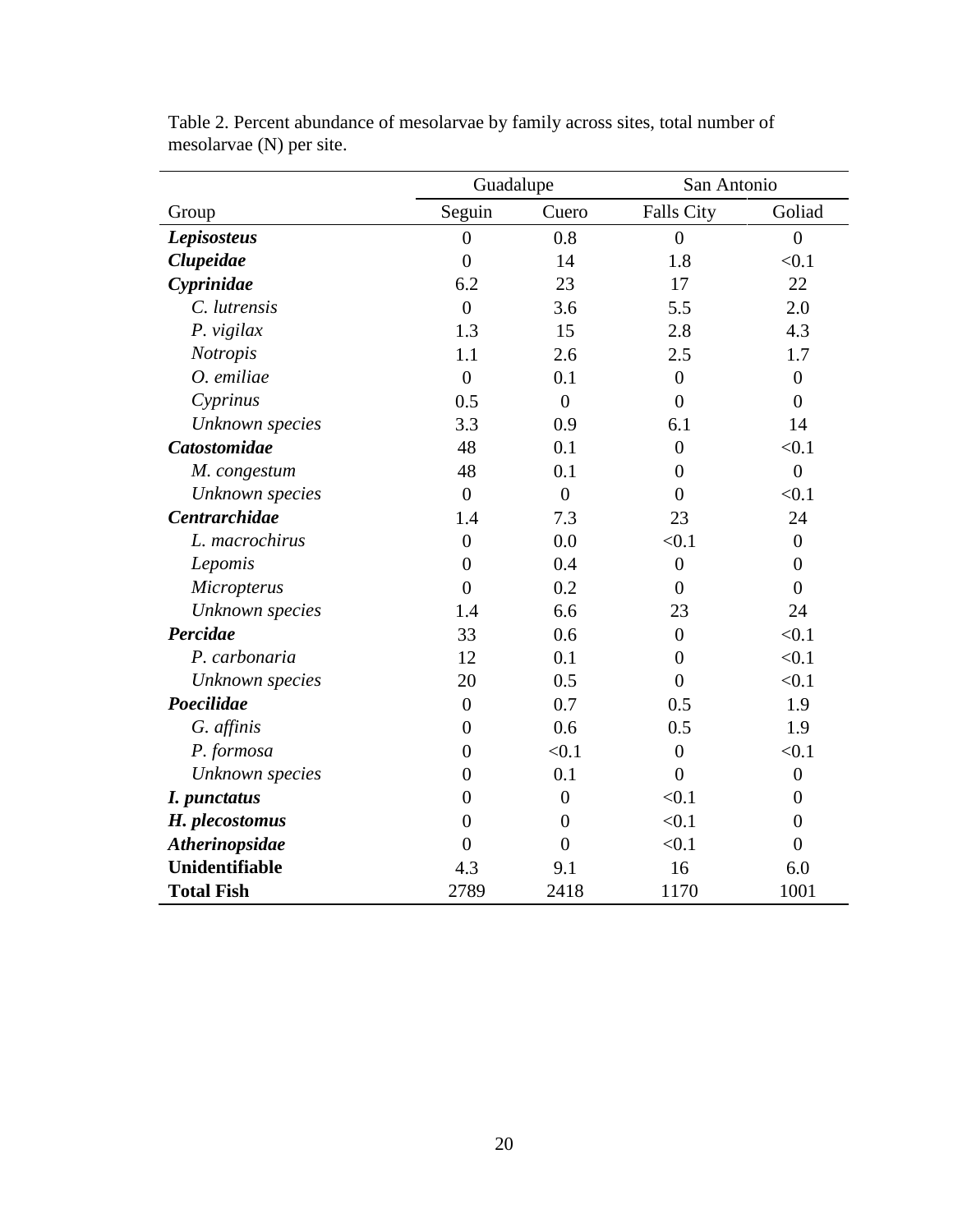| individuals/100m3, flow tiers with $N < 3$ were not included in analysis. |                     |                    |   |                     |                     |                                    |                  |                |            |                                |                     |                |                  |                  |                                                         |                               |                    |
|---------------------------------------------------------------------------|---------------------|--------------------|---|---------------------|---------------------|------------------------------------|------------------|----------------|------------|--------------------------------|---------------------|----------------|------------------|------------------|---------------------------------------------------------|-------------------------------|--------------------|
|                                                                           |                     | Subsistence        |   |                     | Base                |                                    |                  | Two per season |            |                                | One per season      |                |                  | One per year     |                                                         |                               |                    |
| Group                                                                     | Mean SE N           |                    |   | Mean                | 5E                  | $\mathsf{z}$                       | Mean             | SE             | Z          | Mean                           | SE                  | $\square$      | Mean             | SE               | Щ<br>$\square$                                          | $\ddot{a}$                    | P                  |
| $CDM^+$                                                                   | $0.04$ 0.01         |                    | ∞ | 0.04                | 0.01                | 51                                 | 0.03             | 0.01           | 4          |                                |                     |                |                  | ٠                | $\Xi$                                                   | 2,60                          | 0.92               |
| Macroinvertebrates*                                                       |                     |                    |   |                     |                     |                                    |                  | $\frac{6}{1}$  |            |                                | 51                  | ᅼ              |                  | 506              | $\mathcal{L}$                                           |                               |                    |
| Ephemeroptera                                                             | 6.6                 |                    |   | $\overline{271}$    | 68<br>0.2           |                                    | $72$ 0.6         | 0.2            | $\infty$   |                                | 0.2                 | $\overline{4}$ | 60<br>0.9        | $\overline{0}$   | $\frac{21}{0.8}$<br>$\mathbf{\sim}$                     |                               |                    |
| Hydropsyche                                                               | $\overline{0.0}$    |                    |   | $54$ $4$            | $\frac{4}{2}$ 3     | <b>ដ ដ ដ</b> ដ                     | 0.7              | 0.3            | $\infty$   | $125$<br>$0.4$<br>$1.0$        | $\frac{11}{6}$      | $\overline{4}$ | 2.9              | 1.2              | $0.\overline{8}$<br>$0.\overline{3}$<br>$\mathbf{\sim}$ | 4 4 4 4<br>2 4 4 4<br>2 4 4 5 | 14<br>0.45<br>0.74 |
| Neoperla                                                                  | 0.3                 |                    |   |                     |                     |                                    | $\ddot{0}$       | 0.3            | $^{\circ}$ |                                |                     | $\overline{4}$ | $\overline{c}$   | $\overline{0}$ . | $\mathbf{\sim}$                                         |                               |                    |
| Protolarvae*                                                              | 0.5 <sup>ab</sup>   | 0.3                |   | $2.8^{\circ}$       | 0.6                 | 27                                 | $1.0^{ab}$       | 0.8            |            | $0.2^b$                        | 0.2                 |                | 0.2              |                  | 4.3                                                     | 3,36                          | $\overline{0.0}$   |
| Cyprinidae                                                                | $0.4$ <sup>ab</sup> | 0.3                |   |                     |                     | 27                                 | $0.8^{ab}$       | 0.7            |            | $0.2^{\mathrm{b}}$             | 0.2                 |                | 0.2              |                  | 3.3                                                     |                               | 0.03               |
| Centrarchidae                                                             | $\ddot{\phi}$       | $\overline{\odot}$ |   | $\frac{2^{a}}{0.5}$ | $0.6$<br>0.2        | $\mathfrak{L}% _{0}^{\alpha\beta}$ | $\overline{0}$   | $\overline{c}$ | ç          | $\overline{5}$                 | $\overline{\Theta}$ |                | $\circ$          |                  | 1.3                                                     | 3,32                          | 0.29               |
| Percidae                                                                  |                     |                    |   | 0.2                 | $\overline{\Theta}$ | 12                                 | $\blacksquare$   |                |            | $\mathbf{I}$                   |                     |                |                  |                  |                                                         |                               |                    |
| Mesolarvae*                                                               |                     |                    |   | $7.3^a$             | $\vec{r}$           | ∞                                  | $16^a$           | 3.0            |            |                                | $0.8\,$             | 22             | 8.6              | 8.4              | 11.8<br>$\mathbin{\sim}$                                | 2,36                          | 0.01               |
| Cyprinidae                                                                |                     |                    |   | $1.8^{ab}$          | $\overline{0.4}$    | ∞                                  | $5.7^a$          | 2.0            | ᡋ          | $3.5^{\circ}$<br>$1.6^{\circ}$ | 0.4                 | 22             | 1.6              | 0.9              | 5.4<br>$\mathrel{\sim}$                                 | 2,36                          | $0.01\,$           |
| Centrarchidae                                                             |                     |                    |   | 2.3 <sup>ab</sup>   | 0.8                 | ${}^{\circ}$                       | $7.3^{\text{a}}$ | 2.4            | ᢒ          | $0.9^{\rm b}$                  | 0.3                 | $\infty$       | $\overline{7.1}$ | 7.1              | 9.3<br>$\mathbf 2$                                      | 2,34                          | $\leq 0.01$        |
| Clupeidae                                                                 |                     |                    |   | $\overline{c}$      | 1.8                 | 5                                  | 0.6              | 0.2            | 5          | $\leq 0.1$                     | $\overline{\odot}$  | $\circ$        |                  |                  | 2.3                                                     | 2,16                          | 0.13               |

Table 3. Mean  $\pm$  SE [log (X + 1)] of each drift group by flow tier, number of replications (N), F-value, degrees of freedom (df), and P-value all based on analysis of variance, (+) CPUE expressed as mg/l, (\*) CPUE expre Table 3. Mean ± SE [log (X + 1)] of each drift group by flow tier, number of replications (N), F-value, degrees of freedom (df), and P-value all based on analysis of variance,  $(+)$  CPUE expressed as mg/l,  $(*)$  CPUE expressed as #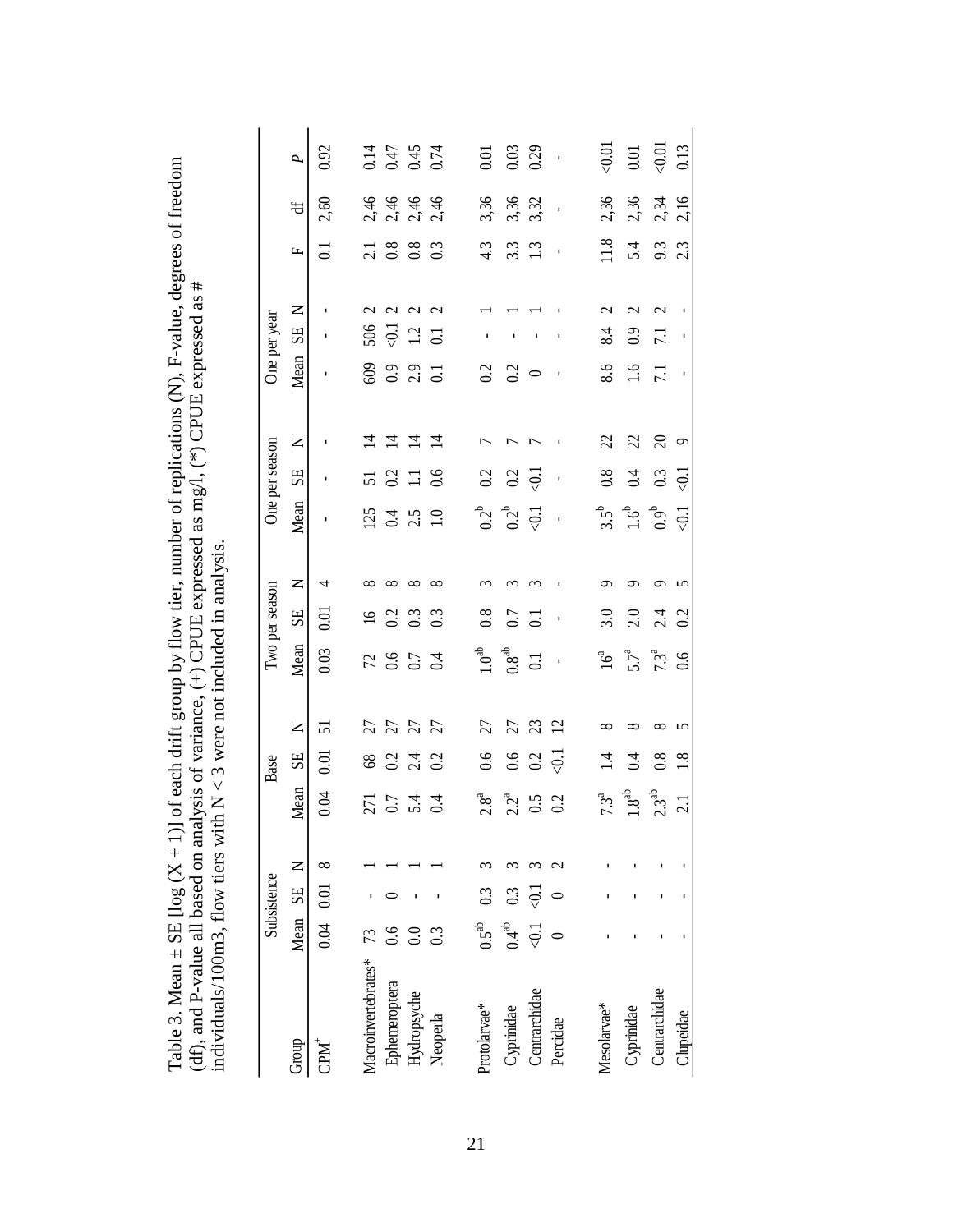| Group              | F    | df   | $\boldsymbol{P}$ | $R^2$  |
|--------------------|------|------|------------------|--------|
| <b>CPM</b>         | 1.92 | 1,61 | 0.17             | 0.03   |
|                    |      |      |                  |        |
| Macroinvertebrates | 3.7  | 1,50 | 0.06             | 0.07   |
| Ephemeroptera      | 0.03 | 1,50 | 0.86             | < 0.01 |
| Hydropsyche        | 0.14 | 1,50 | 0.71             | < 0.01 |
| Neoperla           | 5.24 | 1,50 | 0.03             | 0.1    |
|                    |      |      |                  |        |
| Protolarvae        | 4.7  | 1,39 | 0.04             | 0.11   |
| Cyprinidae         | 3.54 | 1,39 | 0.07             | 0.08   |
| Centrarchidae      | 0.85 | 1,35 | 0.36             | 0.02   |
| Percidae           | 0.04 | 1,12 | 0.85             | < 0.01 |
|                    |      |      |                  |        |
| Mesolarvae         | 0.85 | 1,39 | 0.36             | 0.02   |
| Cyprinidae         | 0.14 | 1,39 | 0.71             | < 0.01 |
| Centrarchidae      | 2.06 | 1,37 | 0.16             | 0.05   |
| Clupeidae          | 0.13 | 1,17 | 0.72             | < 0.01 |

Table 4. CPUE vs. discharge (continuous variable), F value, degrees of freedom (df), *P*value, and  $R^2$  value all based on simple linear regression analysis.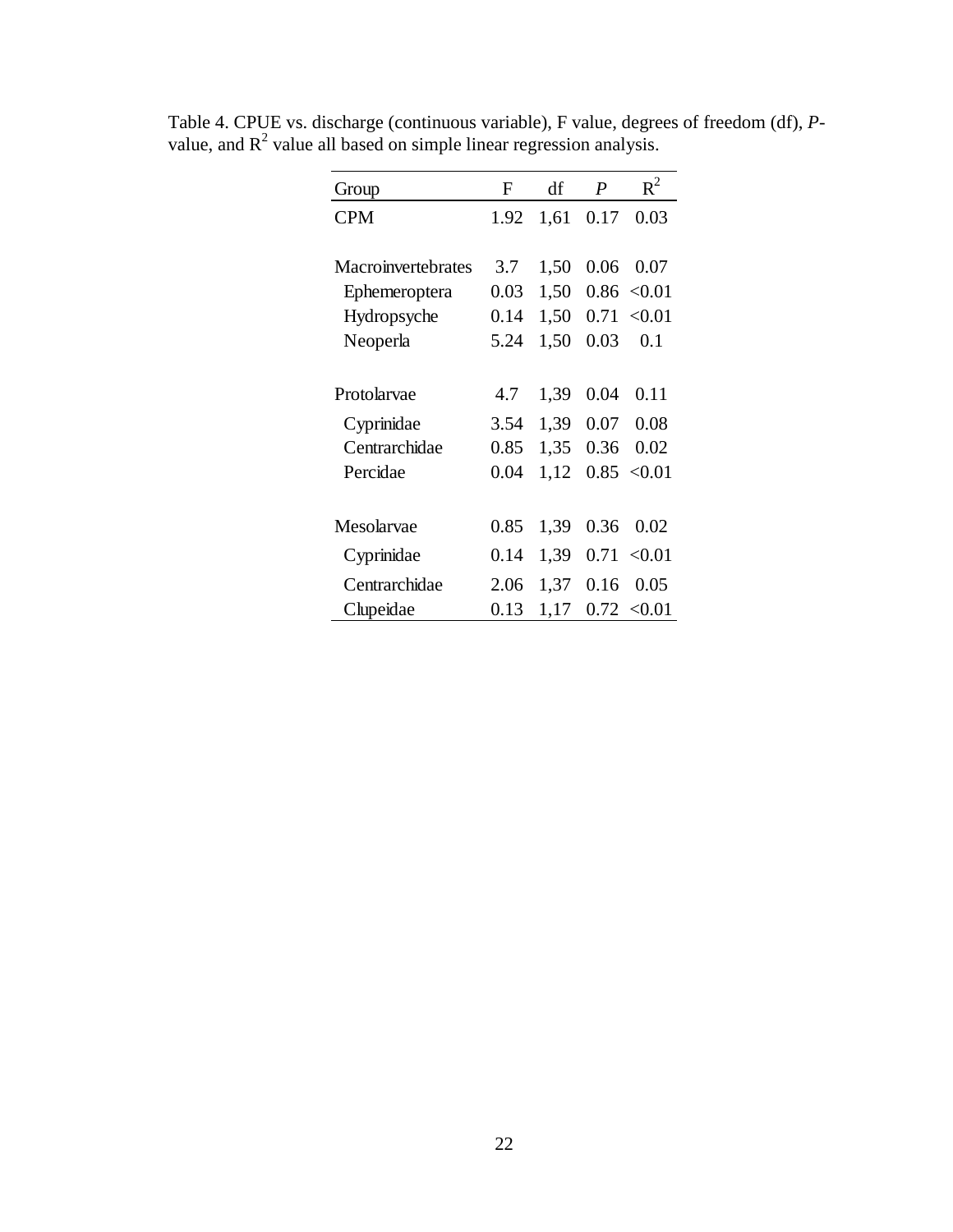

Figure 1. Sampling locations on lower reaches of San Antonio River and Guadalupe River, Texas. Figure 1. Sampling locations on lower reaches of San Antonio River and Guadalupe River, Texas.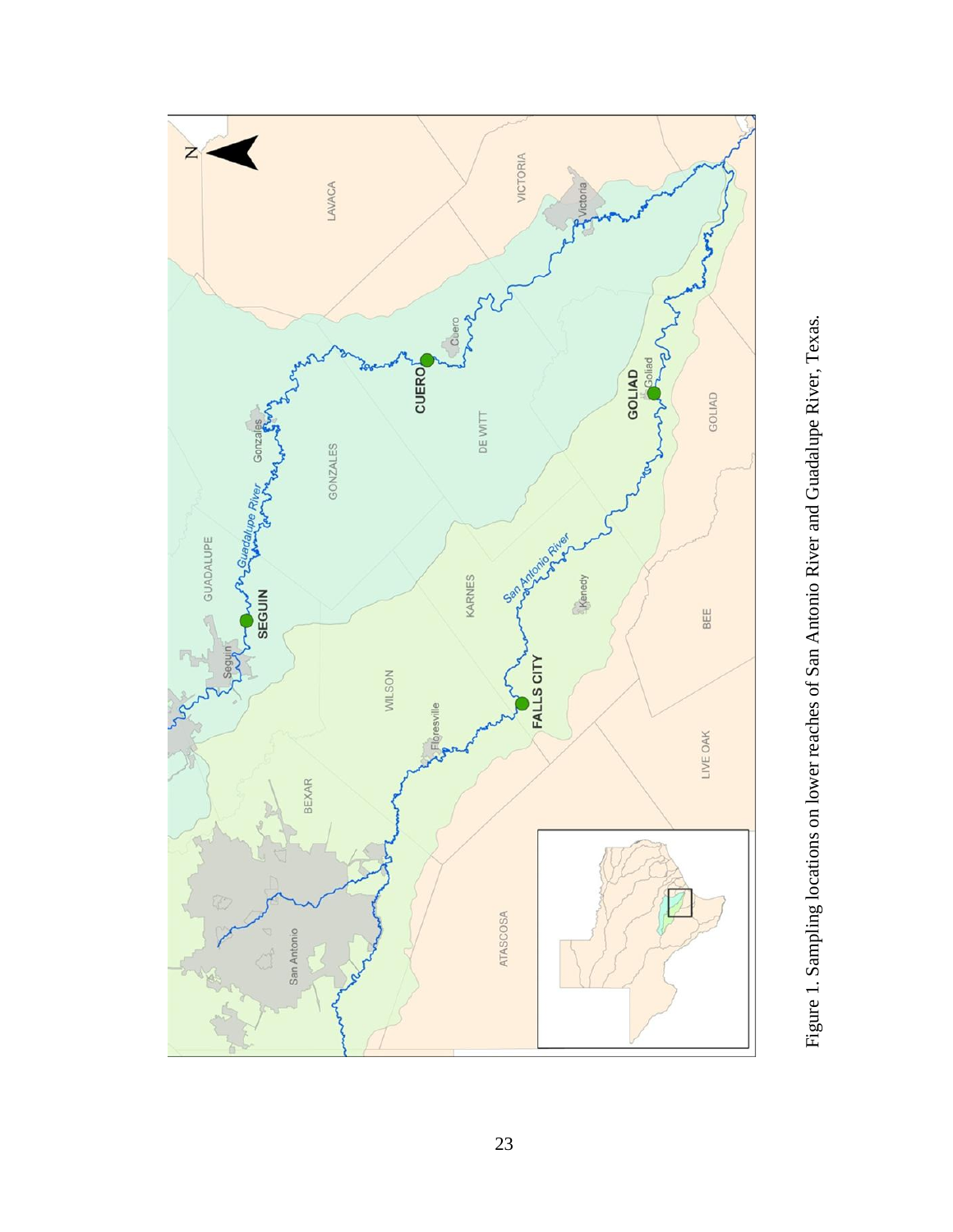

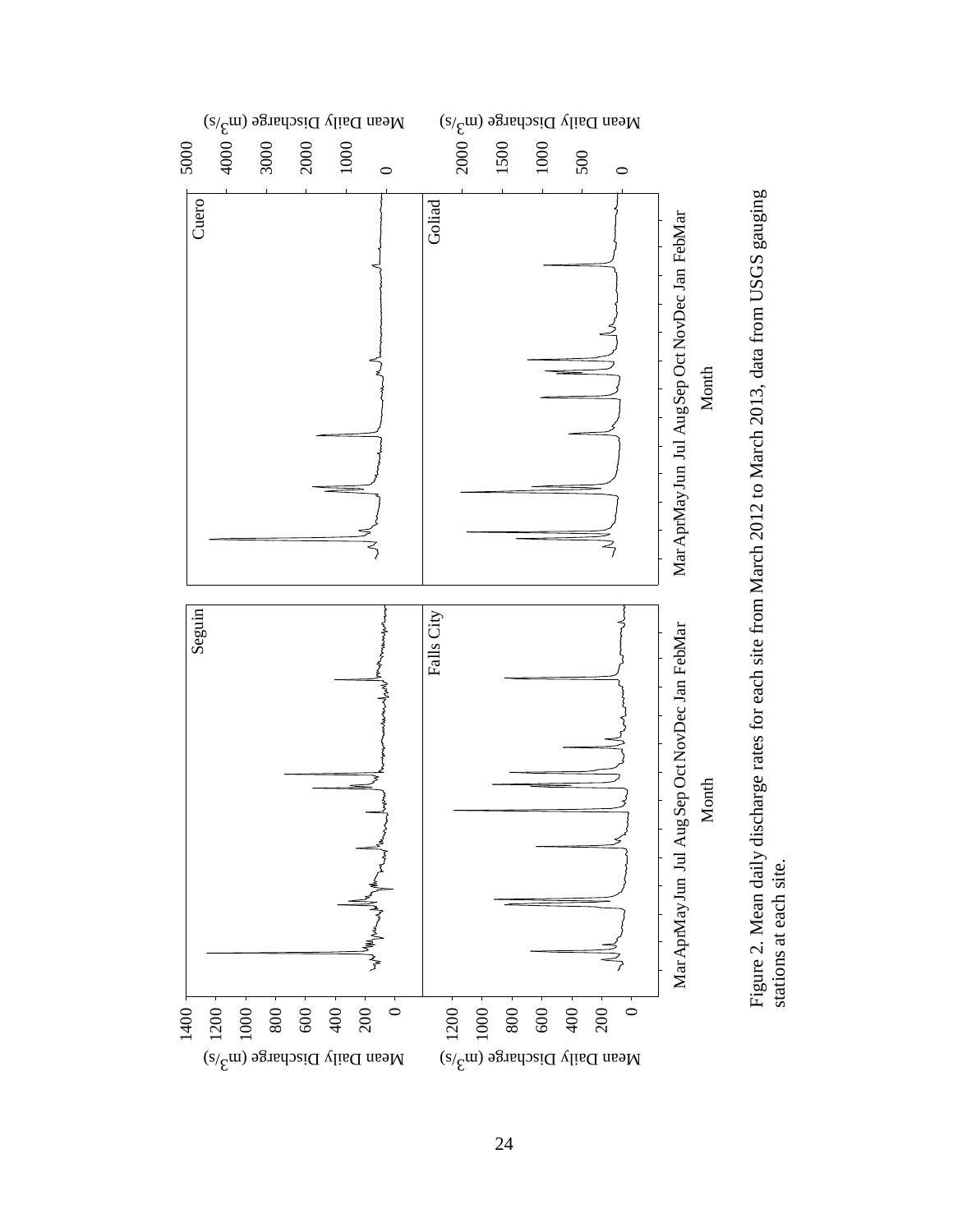

Figure 3. Mean  $\pm$  SE CPUE among four sites on the San Antonio and Guadalupe rivers from March 2012 through March 2013, during fish reproductive seasons, collections were made every two weeks, multiple collections within a month are denoted with roman numerals.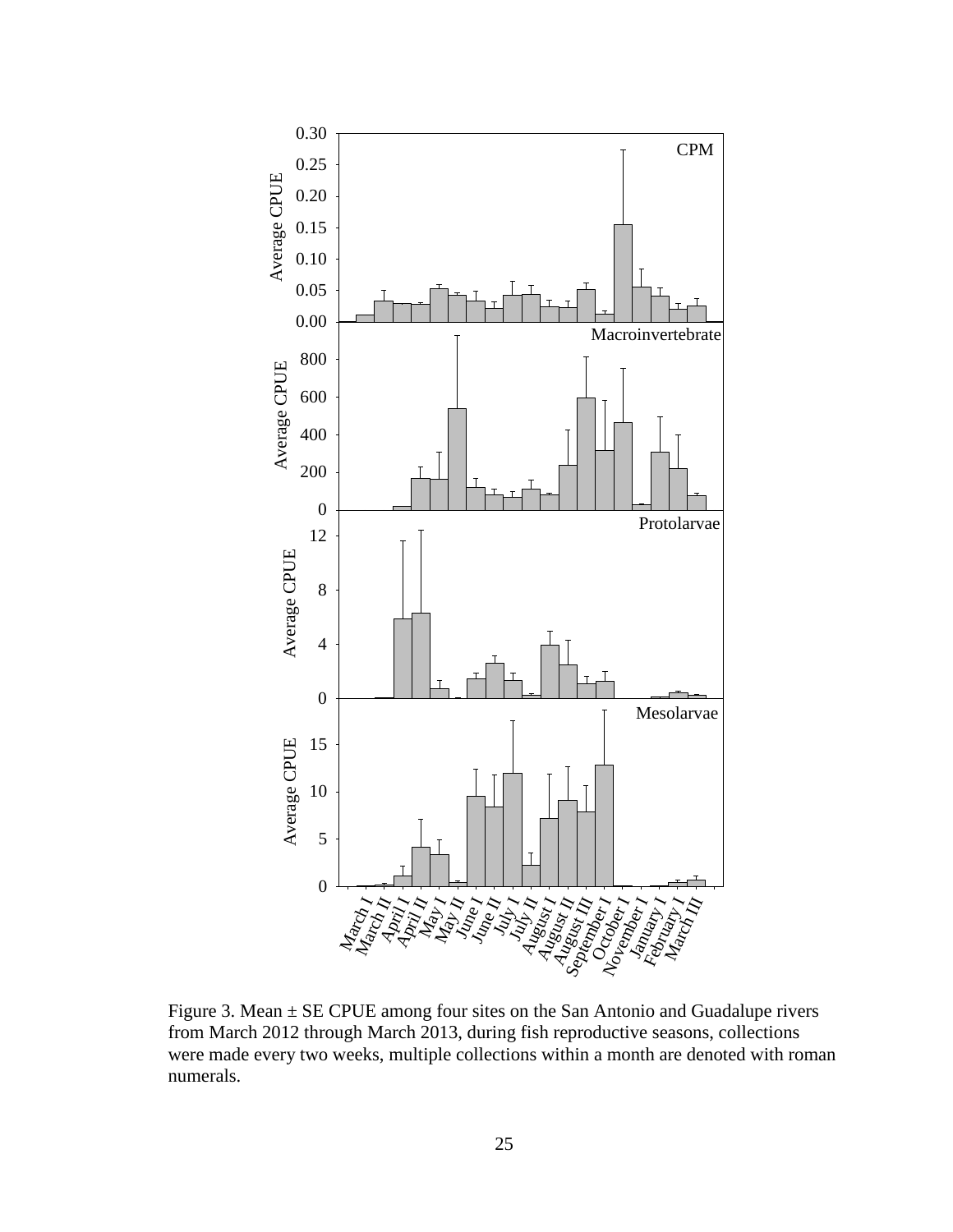

Figure 4. Mean  $\pm$  SE [log (N+1)] CPUE response to flow tiers (left panel) and discharge [log (maximum flow)] (right panel) among four sites on the San Antonio and Guadalupe rivers from March 2012 through March 2013.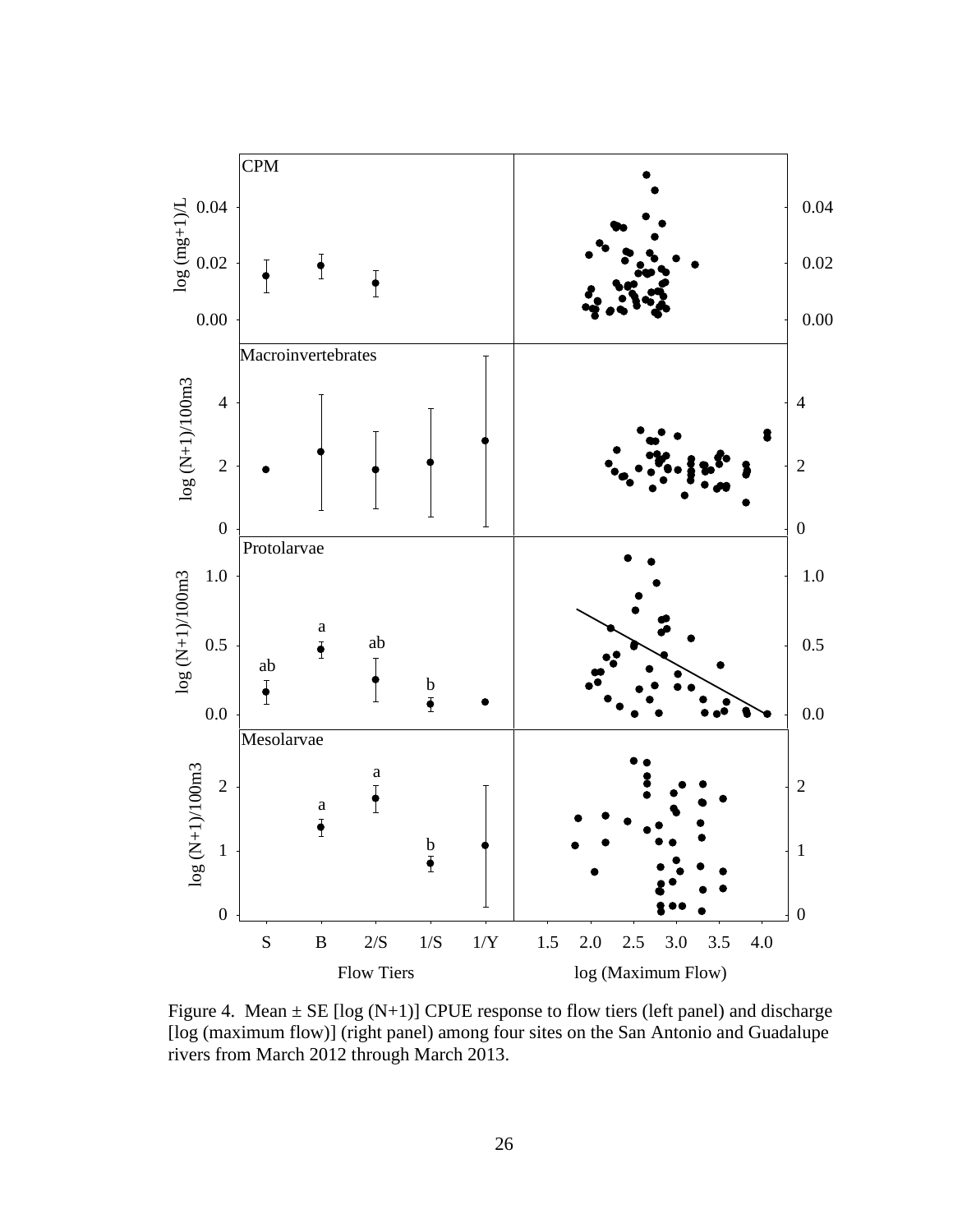

Figure 5. Mean  $\pm$  SE [log (N+1)] CPUE fluvial macroinvertebrates response to flow tiers (left panel) and discharge [log (maximum flow)] (right panel) among four sites on the San Antonio and Guadalupe rivers from March 2012 through March 2013.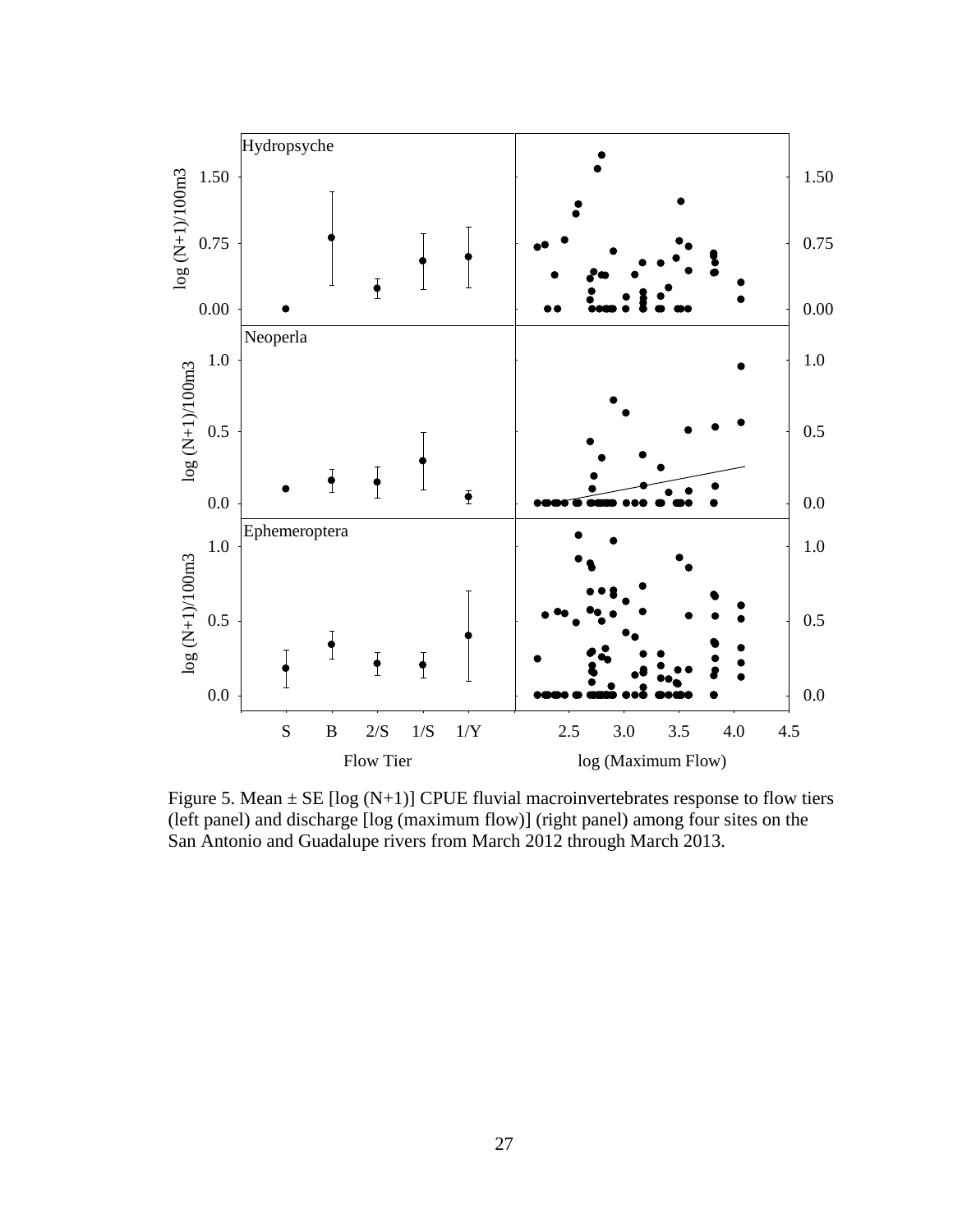

Figure 6. Mean  $\pm$  SE [log (N+1)] CPUE of protolarvae response to flow tiers (left panel) and discharge [log (maximum flow)] (right panel) among four sites on the San Antonio and Guadalupe rivers from March 2012 through March 2013.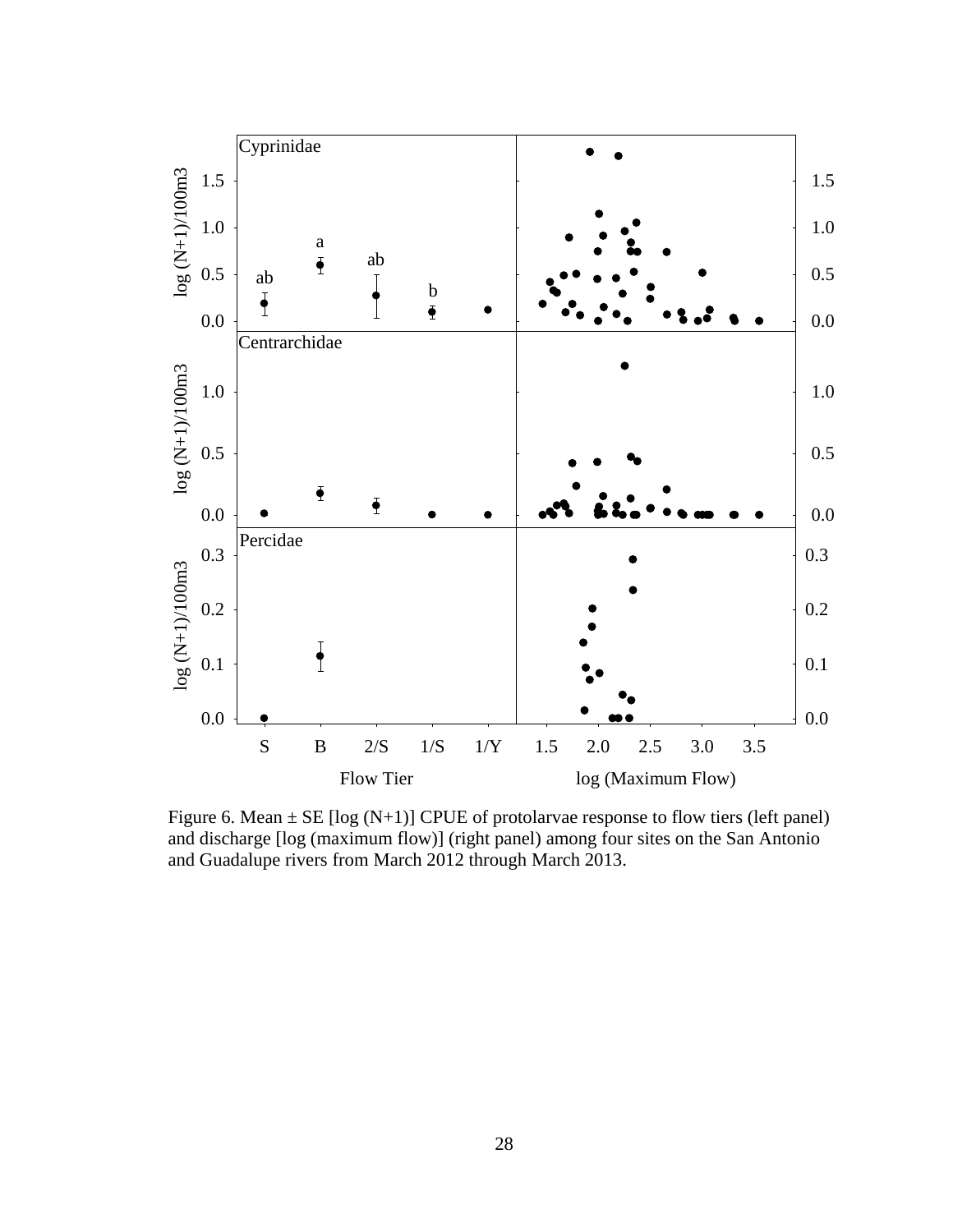

Figure 7. Mean  $\pm$  SE [log (N+1)] CPUE of mesolarvae response to flow tiers (left panel) and discharge [log (maximum flow)] (right panel) among four sites on the San Antonio and Guadalupe rivers from March 2012 through March 2013.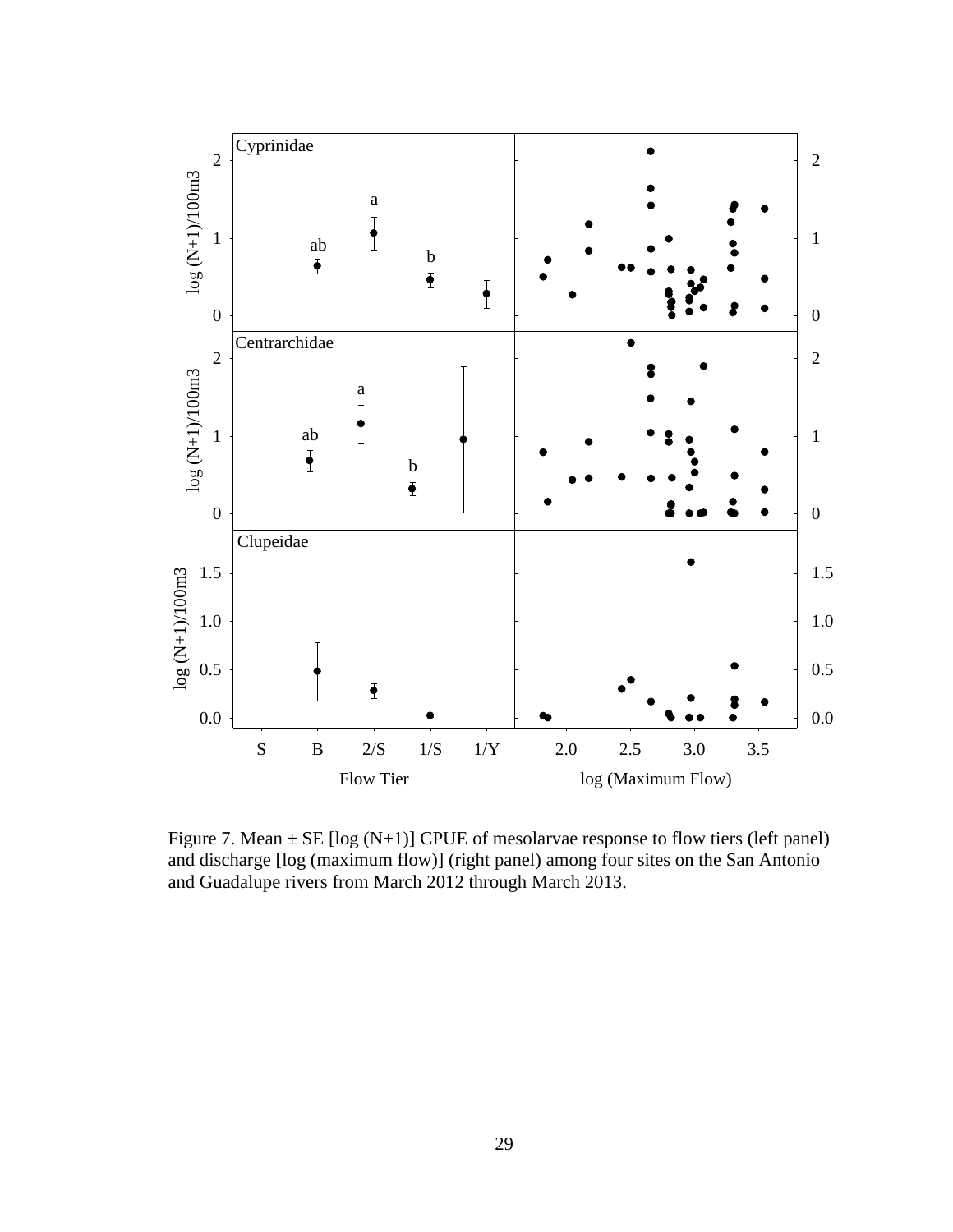#### **WORKS CITED**

- Allan, J. D. 1982. Feeding Habits and Prey Consumption of Three Setipalpian Stoneflies (Plecoptera) in a Mountain Stream. Ecology 63: 26–34.
- Auer, N. A. 1982. Identification of larval fishes of the Great Lakes basin with emphasis on the Lake Michigan drainage. Special Publication 82-3. Great Lakes Fisheries Commission, Ann Arbor, Michigan.
- Benke, A. C., T. C. V. Arsdall, D. M. Gillespie, and F. K. Parrish. 1984. Invertebrate productivity in a subtropical blackwater river : the importance of habitat and life history. Ecological Monographs 54: 25–63.
- Bilby, R. E., and G. E. Likens. 1979. Effect of Hydrological fluctuations on the transport of fine particulate organic carbon in a small stream. Limnol. Oceanogr. 24(1): 69- 75.
- Bison, P.A., and R.E. Bilby 1998. Organic Matter and trophic dynamics. Pp. 373-398 *in* R. J. Naiman and R. E. Bilby, editors. River Ecology and Management. Springer-Verlag, New York.
- Bonner, T. H. 2000. Life history and reproductive ecology of the Arkansas River shiner and peppered chub in the Canadian River, Texas and New Mexico. Unpubl. Ph.D. diss., Texas Tech University, Lubbock, Texas.
- Brittain, J. E., and T. J. Eikeland. 1988. Invertebrate drift a review. Hydrobiologia 166(1): 77–93.
- Brooker, M. P., and R. J. Hemsworth. 1978. The effect of the release of an artificial discharge of water on invertebrate drift in the River Wye, Wales. Hydrobiologia 59(3): 155–163.
- Cooper, J. E. 1980. Egg, larval, and juvenile development of longnose dace, Rhinichthys cataractae, and the river chub, Nocomis micropogon, with notes on their hybridization. Copeia 1980: 469–478.
- Dettmers, J. M., D. H. Wahl, D. A. Soluk, S. Gutreuter. 2001. Life in the Fast Lane: Fish and Foodweb Structure in the Main Channel of Large Rivers. Journal of the North American Benthological Society. 20(2): 255-265.
- Durham, B. W., and G. R. Wilde. 2006. Influence of Stream Discharge on Reproductive Success of a Prairie Stream Fish Assemblage. Transactions of the American Fisheries Society 135(6): 1644–1653.
- Durham, B. W., and G. R. Wilde. 2008. Composition and Abundance of Drifting Fish Larvae in the Canadian River, Texas. Journal of Freshwater Ecology 23(2): 273– 280.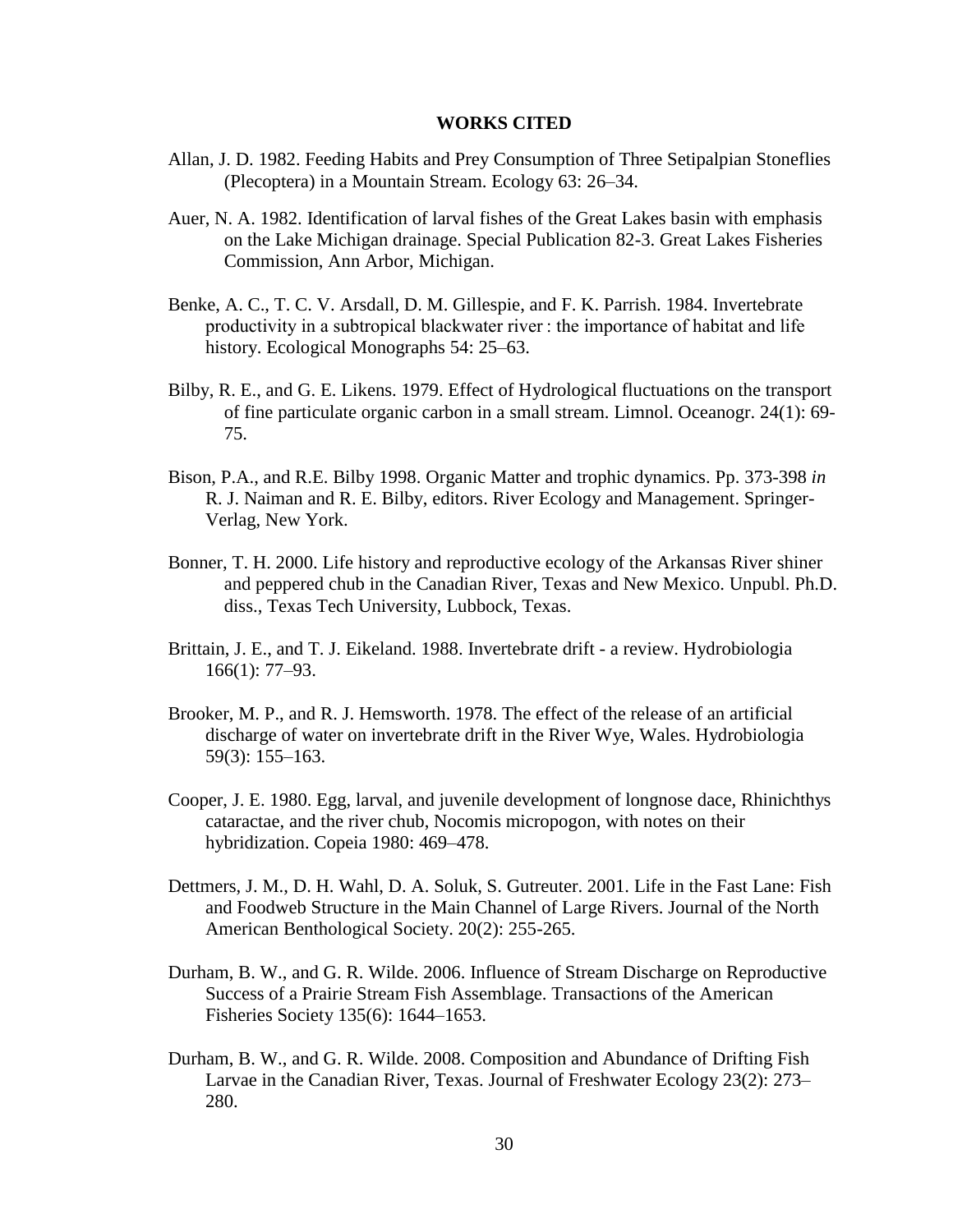- Durham, B. W., and G. R. Wilde. 2009. Effects of Streamflow and Intermittency on the Reproductive Success of Two Broadcast-spawning Cyprinid Fishes. Copeia 1: 21– 28.
- Fuiman, L. A., J. V. Conner, B. F. Lathrop, G. L. Buynak, D. E. Snyder, and J. J. Loos. 1983. State of the art of identification for cyprinid fish larvae from eastern North America. Transactions of the American Fisheries Society 112:319-332.
- Geddes, M. C. and J. T. Puckridge. 1989. Survival and growth of larval and juvenile native fish- the importance of the floodplain. Pp. 101-115 *in* Proceedings of the workshop on native fish management. Murray-Darling Basin Commission, Canberra.
- Gibbins, C., D. Vericat, and R. J. Batalla. 2007a. When is stream invertebrate drift catastrophic? The role of hydraulics and sediment transport in initiating drift during flood events. Freshwater Biology 52(12): 2369–2384.
- Gibbins, C., D. Vericat, R. J. Batalla, and C. M. Gomez. 2007b. Shaking and moving: low rates of sediment transport trigger mass drift of stream invertebrates. Canadian Journal of Fisheries and Aquatic Sciences 64: 1–5.
- Gibbins, C., R. J. Batalla, and D. Vericat. 2010. Invertebrate drift and benthic exhaustion during disturbance : response of mayflies (ephemeroptera) to increasing shear stress and river-bed instability. River Research and Applications 26: 499–511.
- GSA BBEST (Guadalupe, San Antonio, Mission, and Aransas River and Mission, Copano, Aransas, and San Antonio Bay Basin and Bay Expert Science Team). 2011. Environmental flows recommendations report: Final submission to the Guadalupe, San Antonio, Mission, and Aransas River and Mission, Copano, Aransas, and San Antonio Bay Basin and Bay Srea Stakeholder Committee, Environmental Flows Advisory Group, and Texas Commission on Environmental Quality. Austin, Texas. Available: http://www.edwardsaquifer.net/pdf/SAR\_BBEST\_Final\_Report.pdf .
- Gurtz, M. E., J. R. Webster, and J. B. Wallace. 1980. Seston Dynamics in Southern Appalachian Streams: Effects of Clear-cutting. Canadian Journal of Fisheries and Aquatic Sciences 37: 624–631.
- Heitmuller, F. T., and N. Raphelt. 2012. The role of sediment-transport evaluations for development of modeled instream flows: Policy and approach in Texas. Journal of Environmental Management 102: 37-49.
- Hendrickson, D. A. and A. E. Cohen. 2012. Fishes of Texas Project and Online Database [\(www.fishesoftexas.org\)](http://www.fishesoftexas.org/home). Published by Texas Natural History Collection, a division of Texas Natural Science Center, University of Texas at Austin. Accessed.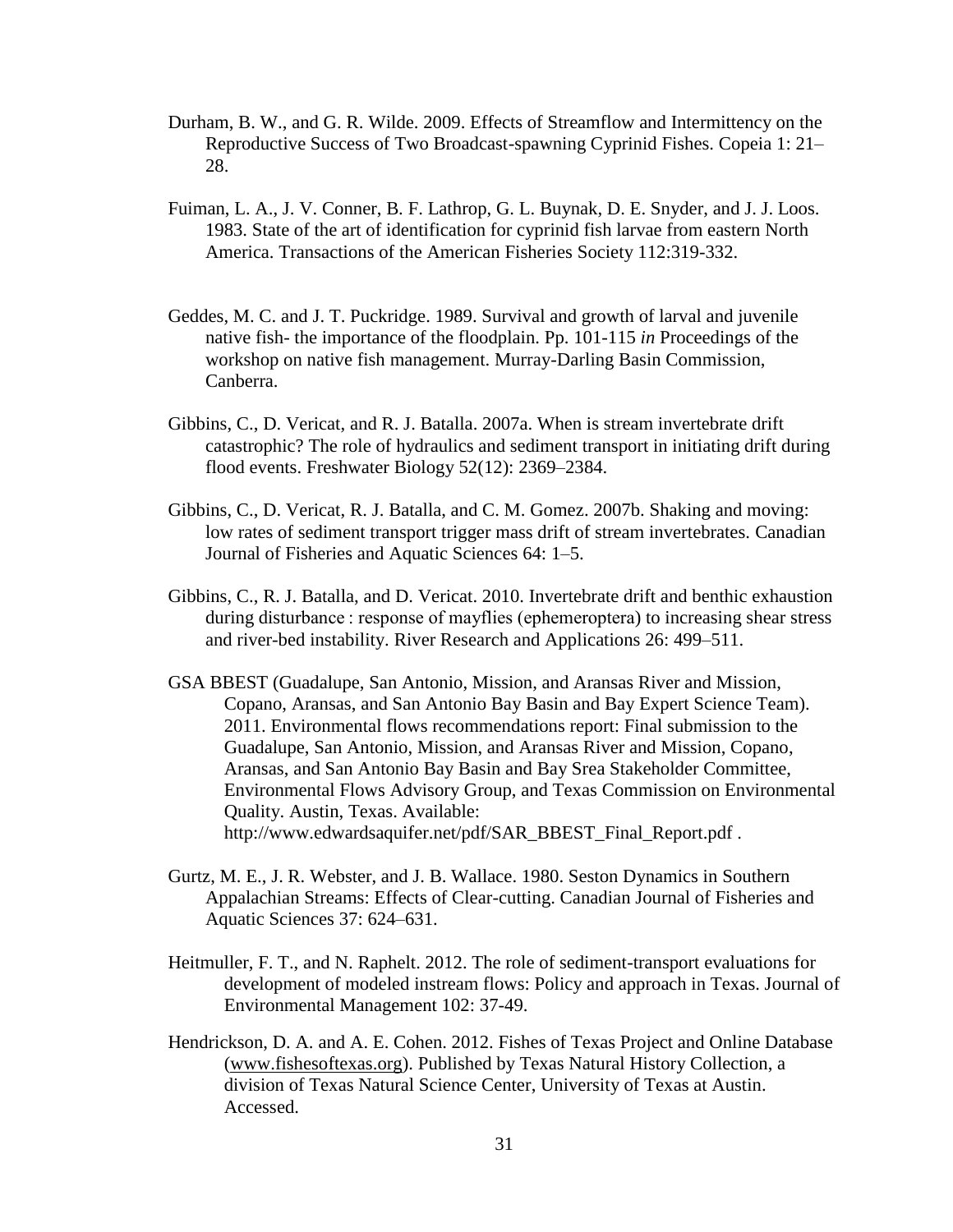- Hill, B. H., and T. J. Gardner. 1987. Seston Dynamics in Two Texas Prairie Streams. American Midland Naturalist, 118: 85–93.
- Hulbert, J., T. H. Bonner, J. N. Fries, G. P. Garrett, and D. R. Pendergrass. 2007. Early Development of the Devils River Minnow, *Dionda diaboli* (Cyprinidae). The Southwestern Naturalist, 52: 378–385.
- Humphries, P., A. J. King, and J. D. Koehn. 1999. Fish, flows, and flood plains: links between freshwater fishes and their environment in the Murray-Darling River system, Australia. Environmental Biology of Fishes 56: 129–151.
- Humphries, P. A., A. Richardson, G. Wilson, and T. Ellison. 2013. River regulation and recruitment in a protracted-spawning riverine fish. Ecol. Appl. 23(1): 208-225.
- Junk, W. J. and K. M. Wantzen. 2004. The flood pulse concept: New aspects, approaches, and applications—an update. In Welcomme, R. & T. Petr (eds), Proceedings of the 2nd Large River Symposium (LARS), Pnom Penh, Cambodia. Bangkok. RAP Publication: 117–149.
- Junk, W. J., P. B. Bayley, and R. E. Sparks. 1989. The flood pulse concept in riverfloodplain systems. Pp 110-127. *In* D. P. Dodge [ed.] Proceedings of the International Large River Symposium. Can. Spec. Publ. Fish. Aquat. Sci. 106.
- Lloyd, L. N., J. T. Puckridge, and F. Walker. 1989. The significance of fish populations in the Murray-Darling system and their requirements for survival. Proceedings of the third Fenner conference on the environment, Canberra, September 1989. Adelaide. Department of Environment and Planning 3: 86-99.
- McLay, C. 1968. A study of drift in the Kakanui River, New Zealand. Marine and Freshwater Research 19:139–149.
- Moore, G. A. 1944. Notes on the early life history of *Notropis giardi.* Copeia 1944: 209- 214.
- Naiman, R.J., and J.R. Sedell. 1980. Relationships between metabolic parameters and stream order in Oregon. Canadian Journal of Fisheries and Aquatic Science 37: 834-847.
- Pendergrass, D. 2006. Macroinvertebrate Structure and Drift in the Blanco River: A Karst Texas Stream Subject to Hydrologic Variability. Master's thesis. Texas State University.
- Perkin, J., and T. H. Bonner. 2011. Long-term Changes in Flow Regime and Fish Assemblage Composition in the Guadalupe and San Marcos Rivers of Texas. River Research and Applications. March 2010 pp. 566–579.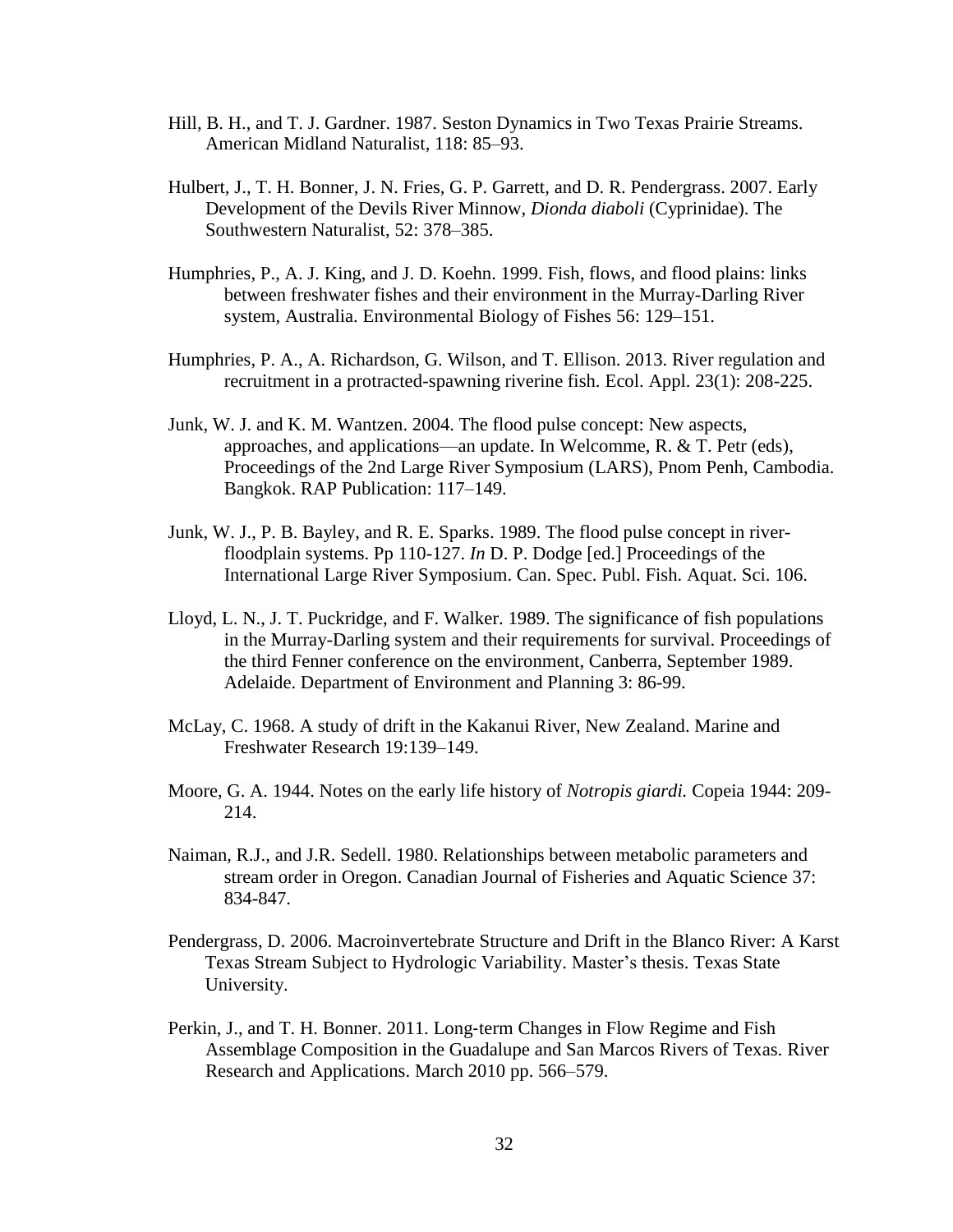- Poff, N. L., K. D. Allan, M. B. Bain, K. R. Karr, K. L. Prestegaard, B. D. Richter, R. E. Sparks, and J. C. Stromberg. 1997. The Natural Flow Regime. *BioScience* 47(11): 769-784.
- Poff, N. L., B. D. Richter, A. H. Arthington, S. E. Bunn, R. J. Naiman, E. Kendy, M. Acreman, C. Apse, B. P. Bledsoe, M. C. Freeman, J. Henriksen, R. B. Jacobson, J. G. Kennen, D. M. Merritt, J. H. O'Keeffe, J. D. Olden, K. Rogers, R. E. Tharme, and A. Warner. 2009. The ecological limits of hydrologic alteration (ELOHA): a new framework for developing regional environmental flow standards. Freshwater Biology. 55: 147-170. doi: 10.1111/j.1365-2427.2009.02204.x
- Reichard, M., P. Jurajda, and R. Vaclavik. 2001. Drift of larval and juvenile fishes: a comparison between small and large lowland rivers. Arch. Hydrobiol. Suppl. Large Rivers 12(2-4): 373–389.
- Richter, B. D., A. T. Warner, J. L. Meyer, and K. Lutz. 2006. A Collaborative and Adaptive Process for Developing Environmental Flow Recommendations. River Res. Applic. 22: 297-318.
- Risley, J., J. R. Wallick, I. Waite, and A. Stonewall. 2010. Development of an environmental flow framework for the McKenzie River basin, Oregon. 2010. U.S. Geological Survey. Scientific Investigations. Report 5016, pp. 94. Reston, Virginia.
- Ross, S. T. 2001. The Inland Fishes of Mississippi. University Press of Mississippi. pp. 624.
- Ruppel, D. S. 2014. Current velocity and flow mediated diets of larval fishes. Master's thesis. Texas State University, San Marcos, Texas.
- SAC (Senate Bill 3 Science Advisory Committee for Environmental Flows). 2011. Use of Hydrologic data in the development of instream flow recommendations for the environmental flows allocation process and the hydrology-based environmental flow regime (HEFR) methodology, 3rd edition. HEFR, Report SAC-2011-01, Austin, Texas.
- Schainost, S. 2008. Fish collections in the Niobrara River basin, Nebraska 1893-2005. Nebraska Game and Parks Commission, Alliance.
- Schiller, C. B. and J.H. Harris. 2001. Native and alien fish. *In* Rivers as Ecological Systems: The Murray-Darling Basin. pp. 229-258. Murray-Darling Basin Commission, Canberra.
- Sparks, R. E., P. B. Bayley, S. L. Kohler, and L. L. Osborne. 1990. Disturbance and recovery of large floodplain rivers. Environmental Management 14: 699–709.